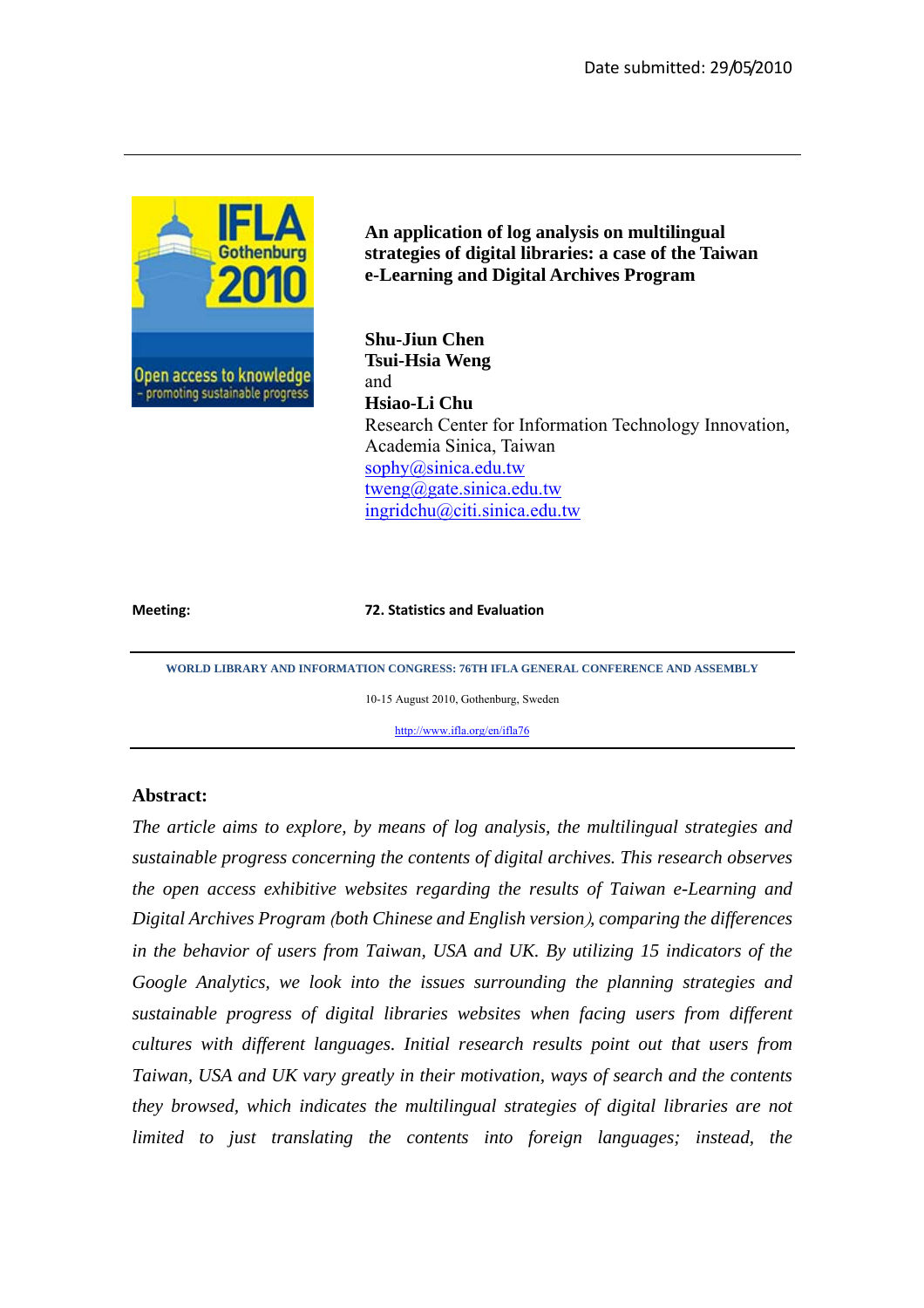*user-differentiated strategy should be adopted, and the displayed contents should be adjusted in the aspects of collection selection and webpage design in order to address the need of users with different languages.* 

*The research findings not only present statistical data that can be used with respect to the multilingualization issues of digital libraries, demonstrating the necessity of userdifferentiated service, but also provide useful insights for non-English-speaking countries in their planning of English digital libraries, or English-speaking countries in their attempt to build Chinese digital libraries.* 

### **1. Introduction**

 $\overline{a}$ 

According to Borgman's definition (2000), "…They (digital libraries) are an extension and enhancement of information storage and retrieval systems that manipulate digital data in any medium and exist in distributed networks," digital libraries are a new way to deal with knowledge generated in response to the development of information technology. Through the borderless feature of the Internet, digital libraries enable the preservation, indexing and circulation of information or knowledge at any time and places. However, if we hope the circulation and distribution of information could be ubiquitous all over the world, it is imperative for digital libraries to provide the service of global access, with which people are allowed to search and browse the contents of digital libraries easily. Four issues that affect usability usually need to be considered regarding the planning strategies of cross-lingual/cultural digital libraries (Borgman and Rsmussen, 2005): language, objective culture  $1$ , subjective culture  $2$  and content  $3$ . If the goal for cross-lingual/cultural digital libraries is merely to solve the problem of "language" issue by translating the content of websites into another language, according to Tedd and Large's elaboration on the principle of establishing global digital libraries (2005), it adopts the strategy of "internationalization<sup>4</sup>." Digital libraries would use such strategy for

<sup>&</sup>lt;sup>1</sup> For example, dates, time, measurements, numbers and so on.

<sup>&</sup>lt;sup>2</sup> For example, preference for certain colors, shapes and signs.

<sup>&</sup>lt;sup>3</sup> "Content" refers to the specific meanings of objects in cultural contexts, for instance, an object with historical significance in Culture A may connote offensive meaning in Culture B. 4

<sup>&</sup>lt;sup>4</sup> According to the definition of Tedd and Large (2005), "internationalization" means "...to design an interface in one language, and then simply translate it into other language."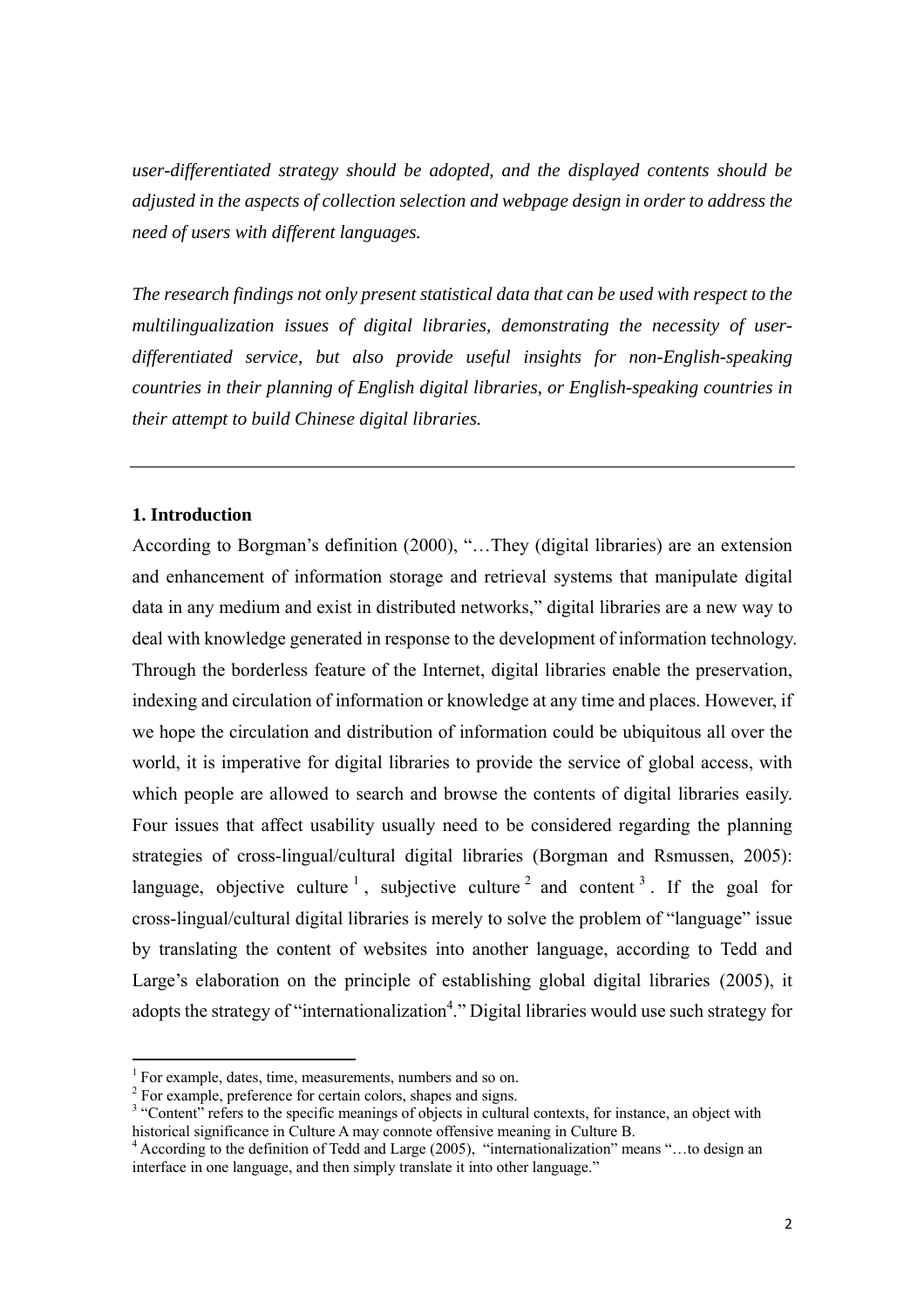the concern that there are fewer users during the early period of their establishment (Nielsen, 2000). However, the designs of "internationalization" could be affected by different language and writing systems. Even simply translating the texts of the buttons or menu items would become a great hindrance for the web page design. As a result, most digital libraries often adopt the strategy of "localization<sup>5</sup>," that is, to design a specific digital library for each language. The design of "localized" websites could be carried out on two levels based on various cultural factors (Sun, 2001): one is the surface level, which means to adjust the cultural factors on the objective level in terms of the user's habits, including the customary usage of dates, numbers and units of measurement, etc.; the other is culture level, which is to make adjustments on cultural factors, such as aesthetic appeal, image, logic, and functionality etc, to conform to the user's own culture on the subjective level. For a global digital library aiming to be cross-lingual/cultural, the design of localization on the cultural level is most recommended.

Taiwan e-Learning and Digital Archives Program (TELDAP)<sup>6</sup> is the first national program that combines the prominent archives institutions (both public and private) and public sectors to digitize the nation's significant cultural and natural assets and conduct related research. Since 2002, we have digitized more than 3.2 million pieces of important national cultural relics and collected the digital contents from private sectors. This program has set up a digital library "Taiwan e-Learning and Digital Archives Portal<sup>7</sup>" (hereafter referred as to "digitalarchvies.tw") to preserve the digital contents and allow the user to browse, retrieve and search for the information. In order to extend the international usability of Taiwan digital archives as well as to improve the visibility of Taiwan's archives and academic resources among the international society, this program adopts the policy of "multilingualization of archive catalog and websites": a foreign language team will be responsible for selecting and translating the representative sections of the website (digitalarchvies.tw) into English (including the program result websites, themed exhibits and the selected items of the "TELDAP Union Catalog"). They also establish and plan the foreign language version of digitalarchvies.tw – "Digital Taiwan -

<sup>&</sup>lt;sup>5</sup> According to the definition of Tedd and Large (2005), "localization" refers to "each language version can be designed independently to take account of the particular demands that language imposes..."

<sup>6</sup> http://teldap.tw/en

<sup>7</sup> http://www.digitalarchives.tw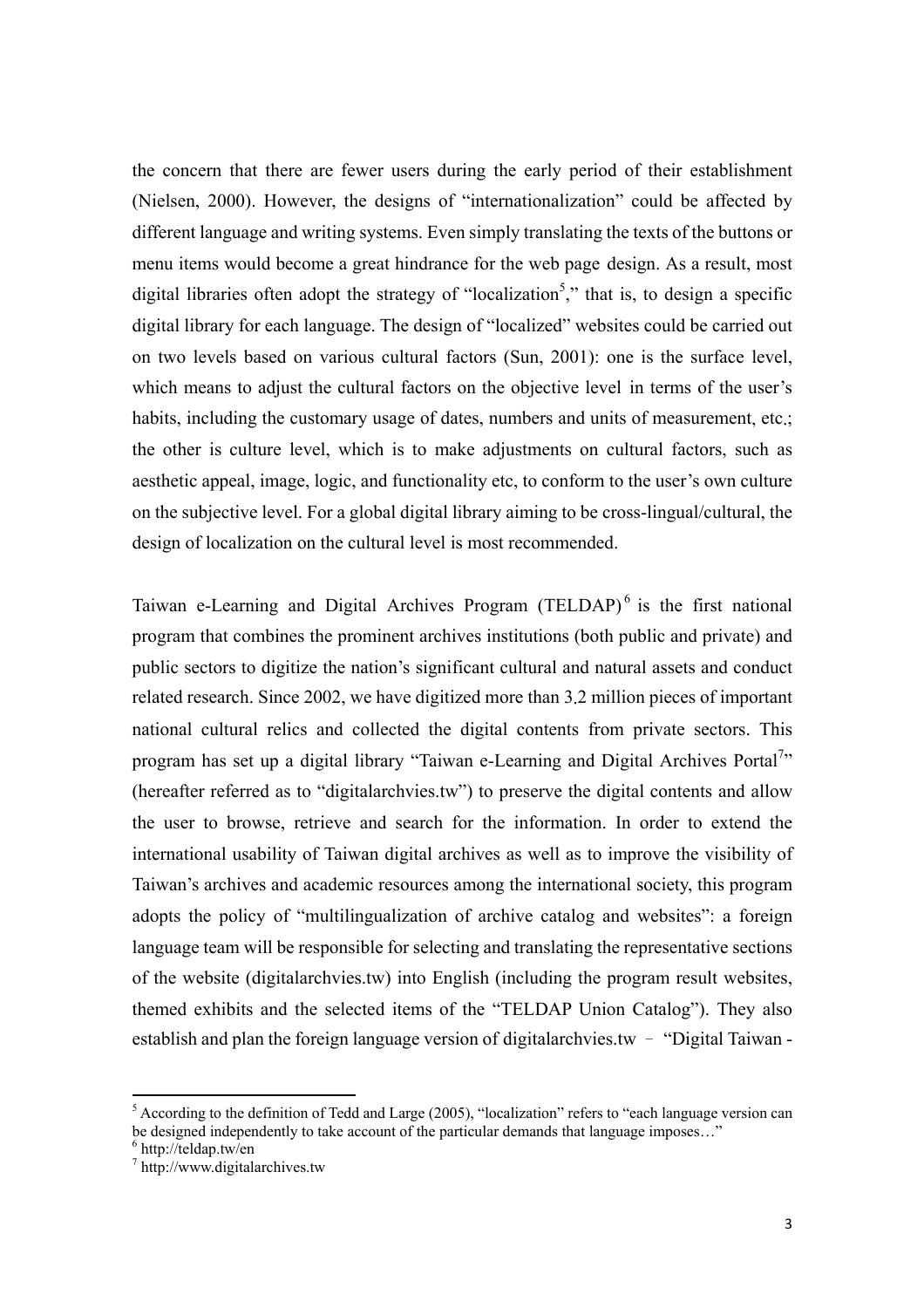Culture and Nature $8$ ," (hereafter referred as "Digital Taiwan") in which the translated content shall be presented. The detailed introduction about the websites will be described in the next section.

As a global digital library, Digital Taiwan has solved the "language" problem, one of the four usability factors aforementioned, through the strategy of multilingualization. Nevertheless, since the website content mainly displays the essence of Taiwan digital archives, its design concerns less about the factors of "culture" and "content" for international users. Whether it could attract international users to access, and achieve the goal to "become the window of information circulation for international users to search and retrive Taiwan digital archives" (Li ed., 2008) remains an unevaluated and unexamined issue.

Borgman and Rsmussen (2005) believe that the planning of digital libraries should put emphasis on factors such as usability and sensitivity to cultural differences; besides, the establishment of criteria and evaluation mechanism is required to examine whether digital libraries achieve their goals or not. The commonly seen methods of evaluation include laboratory experiments, regional, national, and international surveys, time-series analyses, online monitoring of user-system interaction and observation of use, etc. In order to understand the usability and cultural relevance of Digital Taiwan-Culture and Nature, this research analyzes and observes users from Taiwan, US and UK by one of the methods of online monitoring of user-system interaction: Log Analysis, a non-intrusive research methodology to examine the interaction between online information systems and their users (Covey, 2002). This methodology, on one hand, could help our understanding of how the users access information, improving the structure and organization of websites; on the other, it could also identify where the users come from, enhancing the planning of websites promotion strategies. Based on the two reasons above, Log Analysis is regarded as a relatively objective and useful tool in research on user behavior (Jones et al., 2000; Huang et al., 2008). In addition to analyzing the user behavior in Digital Taiwan, this paper studies the behavior of users from Taiwan, US and UK in

 8 http://culture.teldap.tw/culture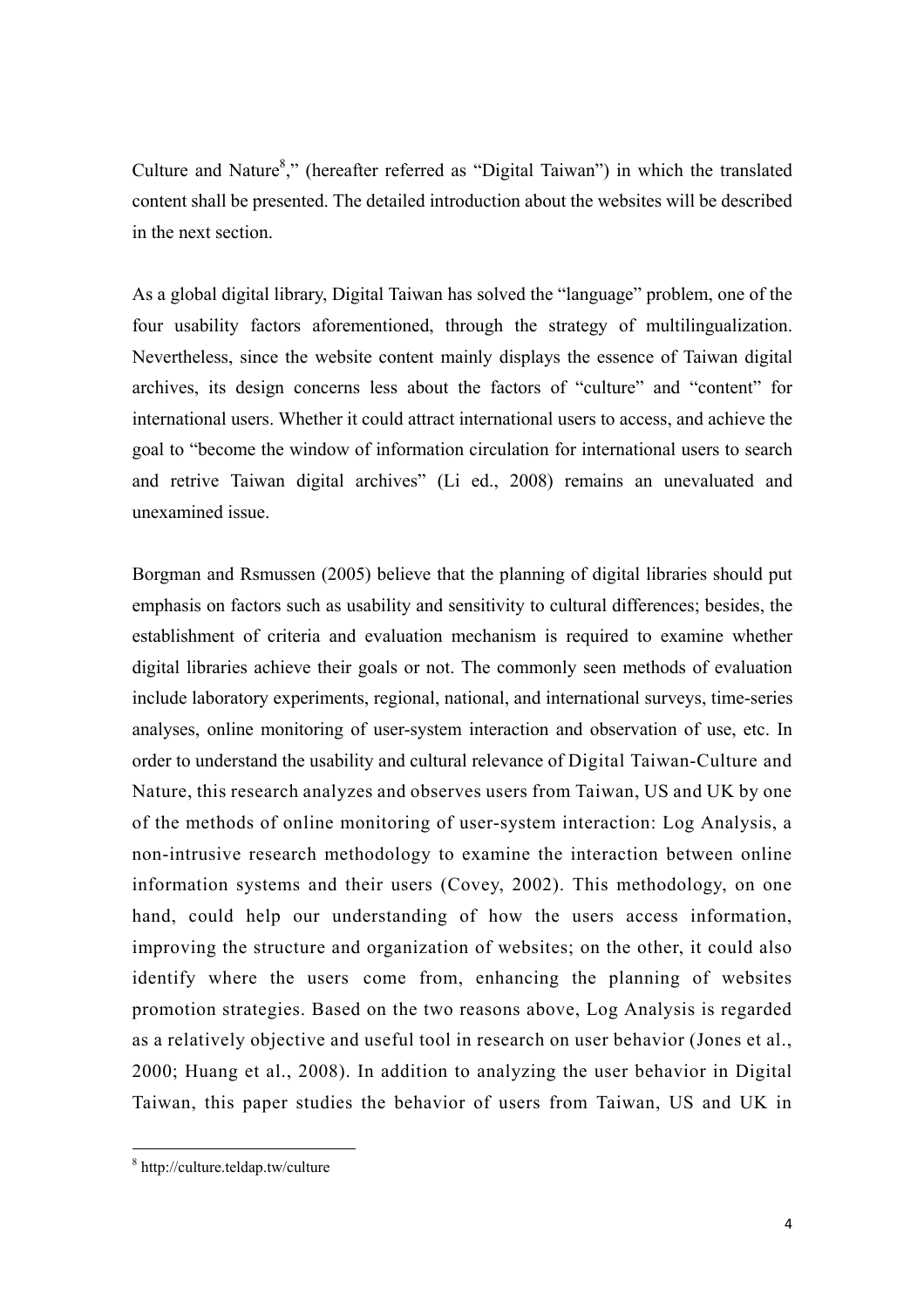"digitalarachives.tw" by means of Log Analysis, in order to compare and contrast the two websites and examine their insufficiencies in web design respectively. TELDAP website's policy of multilingualization and its management and planning will also be investigated through the comparison of user behaviors and features displayed in the two websites.

The structure of the paper is as follows: in section two, the websites of digitalarchives.tw and Digital Taiwan will be introduced. How the log records of the two websites are collected and analyzed by certain tools in this research will be illustrated in section three, while in section four the initial statistical data obtained from these analyzing tools will be described. In section five, the behavior of the users from Taiwan, US and UK of the two websites will be examined based on the statistical data mentioned above. The websites will also be evaluated to see if the goal and efficacy originally set have been achieved. Section six will be our conclusion on the management strategy of digital libraries in building global websites and will further explore possible future research directions.

# **2. Taiwan e-Learning and Digital Archives Portal (Digitalarchives.tw) and Digital Taiwan-Culture and Nature (Digital Taiwan)**

"Digitalarchives.tw" is an exhibition platform established in 2007 by TELDAP in order for the public to have access to the digitized results. This platform has gathered digital collections from hundreds of archives and e-learning institutes. Its content ranges from natural science to historical cultural relics and its media contains texts, images, audio and video, etc. The website homepage presents the digitized achievements of TELDAP in six categories, providing a quick path for users to get the information they need. For example, "TELDAP Treasures" introduces the variety of Taiwan's archives in terms of themes, such as the endemic species in Taiwan, the selected famous paintings in National Palace Museum, and the clothing, rituals and daily life of Taiwanese aborigines. "Catalog Browse" offers users a single searching interface to search among more than 3 million digitized items from hundreds of institutes via union catalog. "Technical Experience" exhibits the Internet technologies developed by TELDAP,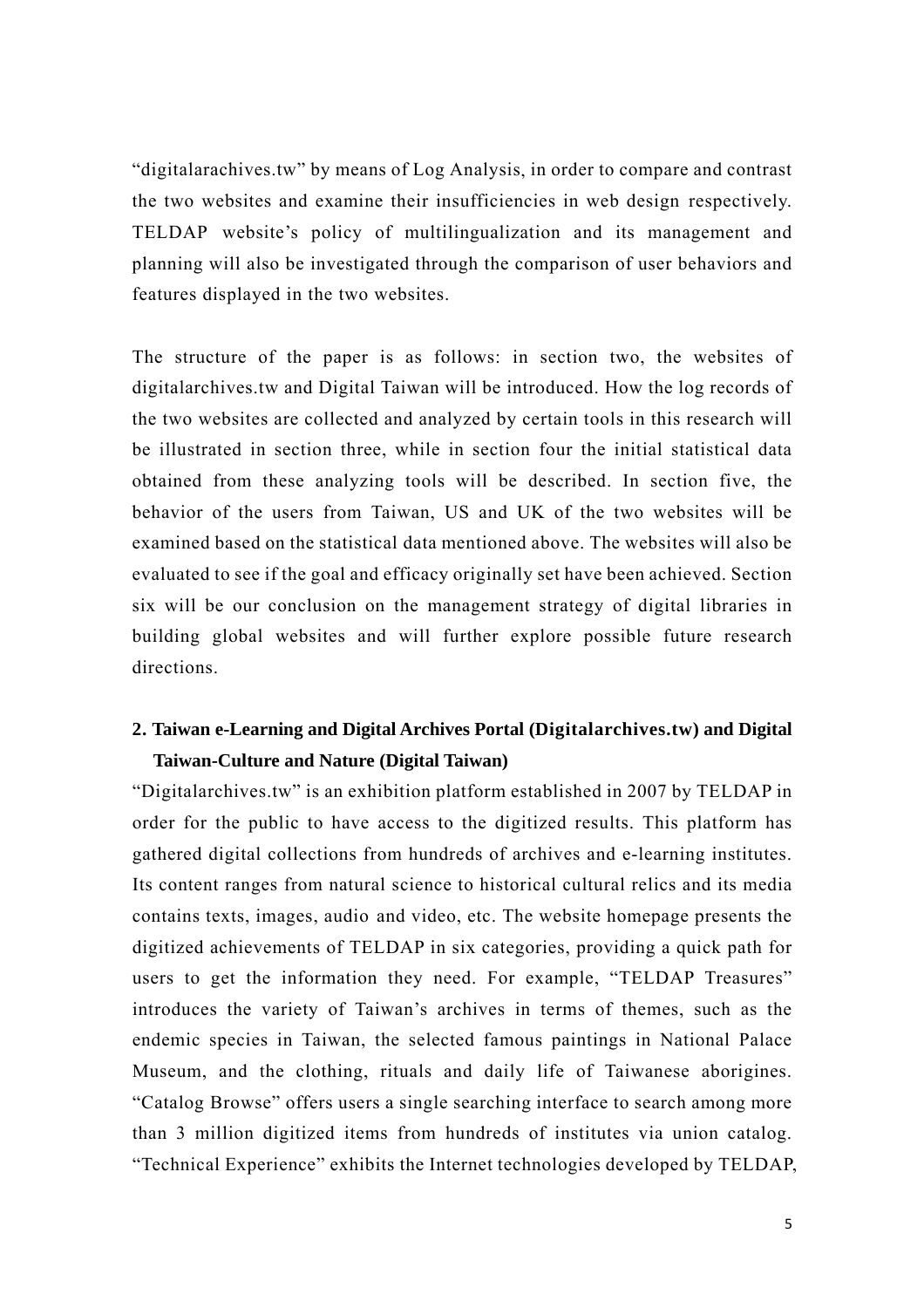allowing users to experience the archives by operating various kinds of tools. "Education and Learning" provides a platform that integrates websites related to e-learning, which could be browsed according to different disciplines or users. "Academic Research" incorporates hundreds of professional archives databases established by major domestic archives institutes to facilitate research in various fields. "Value-added Creativity" lists out the digital archives websites that could be the base for cultural and creative industries, acting as a channel for the public and manufacturers to develop business value for digital archives. Figure 1 is the homepage of digitalarchives.tw.



**Figure 1**:**The homepage of digitalarchives.tw** 

Set up in 2008, "Digital Taiwan" is an English version of TELDAP's digitalarchives.tw. Its content mainly displays representative and exquisite piece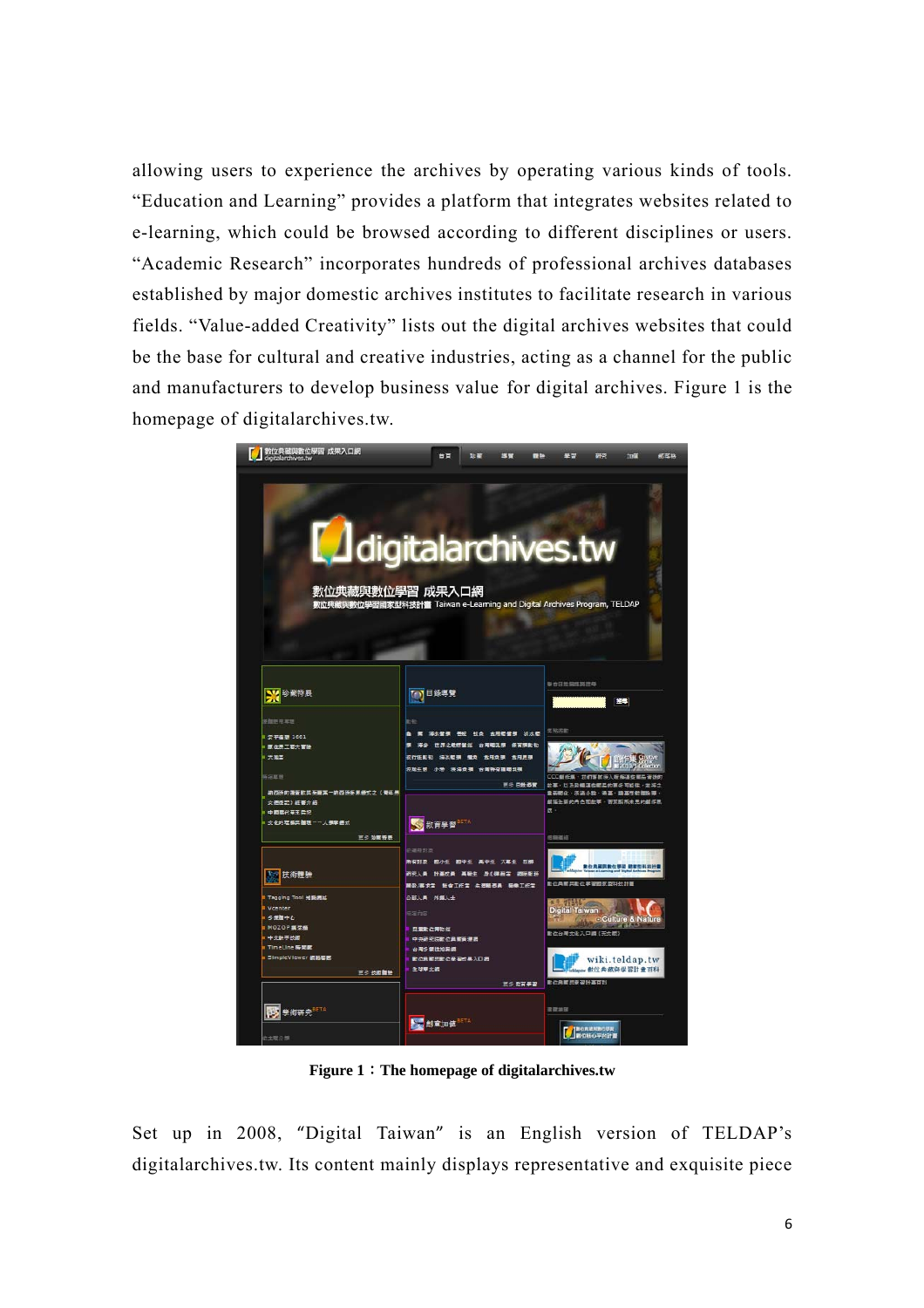of Taiwan's cultural and natural assets, hoping to serve as a window for international general users and professional communities to learn about Taiwan's natural and cultural diversity and digitization achievements. The seven units in this website are as below: TELDAP Collections, A Slice of Wonder, Facets of Taiwan, Exhibition, Educational Resources, Photo Gallery and Multimedia. The selected multilingualized contents from digitalarchives.tw aforementioned are distributed in four parts: A Slice of Wonder, Facets of Taiwan, Exhibition, and Educational Resources. Moreover, this website gathers photographs, video and audio materials that demonstrate the beauty of Taiwan from Government Information Office and Tourism Bureau, and situate the materials in the units of A Slice of Wonder, Exhibition and Gallery. On the other hand, in order to enable overseas users to quickly understand and find the content of Taiwan digital archives, and increase the international visibility of TELDAP's archived collections, the website is different from the Chinese one, whose Union Catalog presents archived pieces in terms of item level. Instead, the archived content is rearranged in terms of collection; a "collection level description" is developed for illustrating the collections that the archived pieces belong to. This specific design permits international users to grasp the essence of each collection in a short time and the full picture of Taiwan's digital archives through the collection level description established by this program. Figure 2 presents the homepage of Digital Taiwan and the content of a collection level description.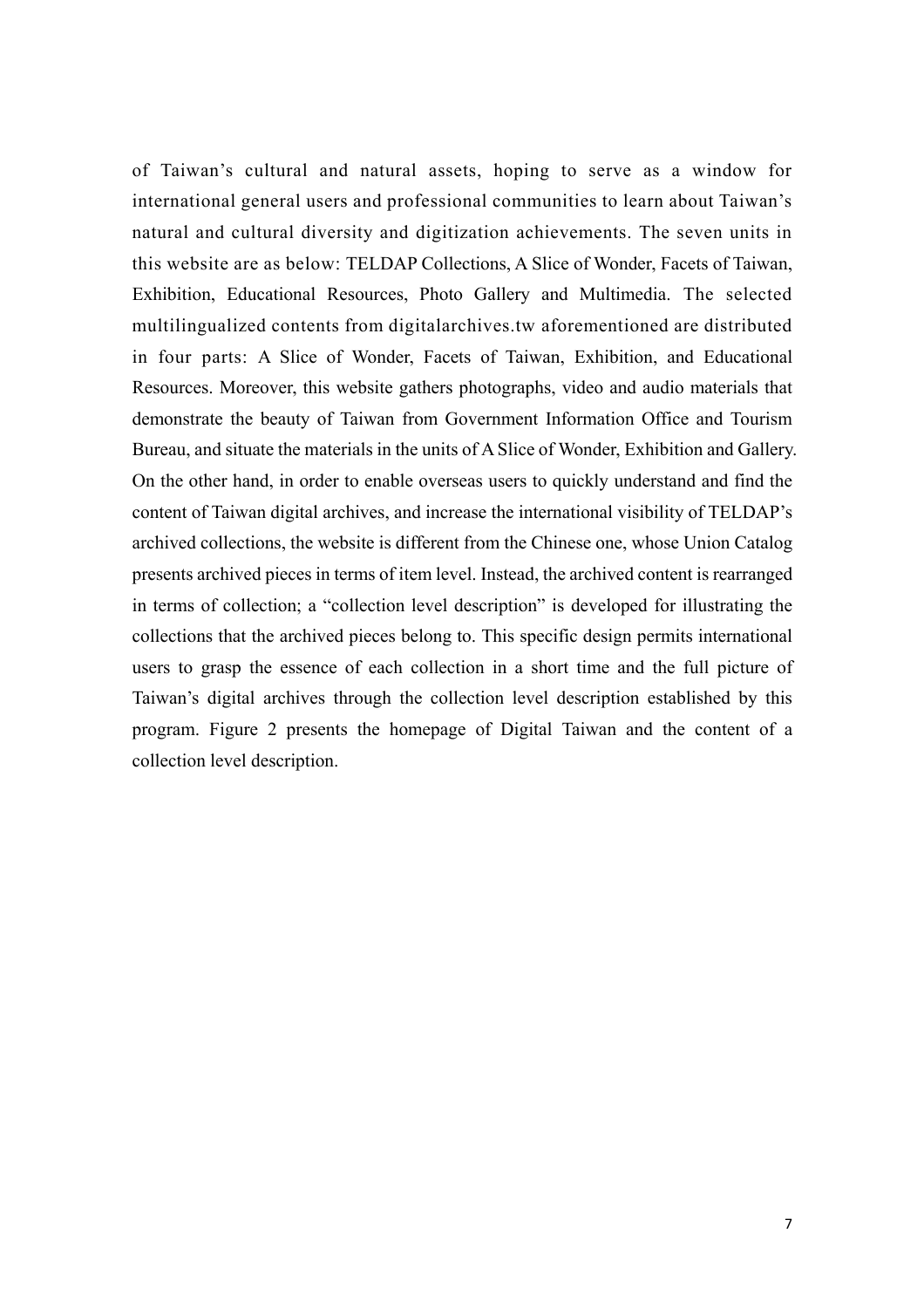

**Figure 2**:**(Left) The homepage of Digital Taiwan (Right) An example of collection level description "Bronze Rubbings collected in the Institute of History and Philology, Academia Sinica"** 

# **3. Method**

We uses Google Analytics<sup>9</sup> as the log data collecting tool for its free analytical function, easy installation, few restrictions on system requirements, unlimited number of analytical pages, and it offers multiple analytical indicators (as in Appendix A). There are a total of 52 analytical indicators in four types in Google Analytics. Regarding the options of analytical indicators, this research excludes: 1) Business activity indicators, such as AdWords, because the two websites we study are both for public use and non-profit-making; 2) Indicators of similar statistical types, such as Visitor Loyalty and New vs. Returning; 3) Indicators unrelated with the purpose of this research, such as Browsers and OS, Screen Resolutions; 4) Indicators with difficulty in data collecting, for example, Goals and other similar indicators.Eventually we selected 15 indicators, whose distribution in 3 types of Google Analytics is displayed in Table 1:

 $\overline{a}$ <sup>9</sup> Google Analytics: http://www.google.com/analytics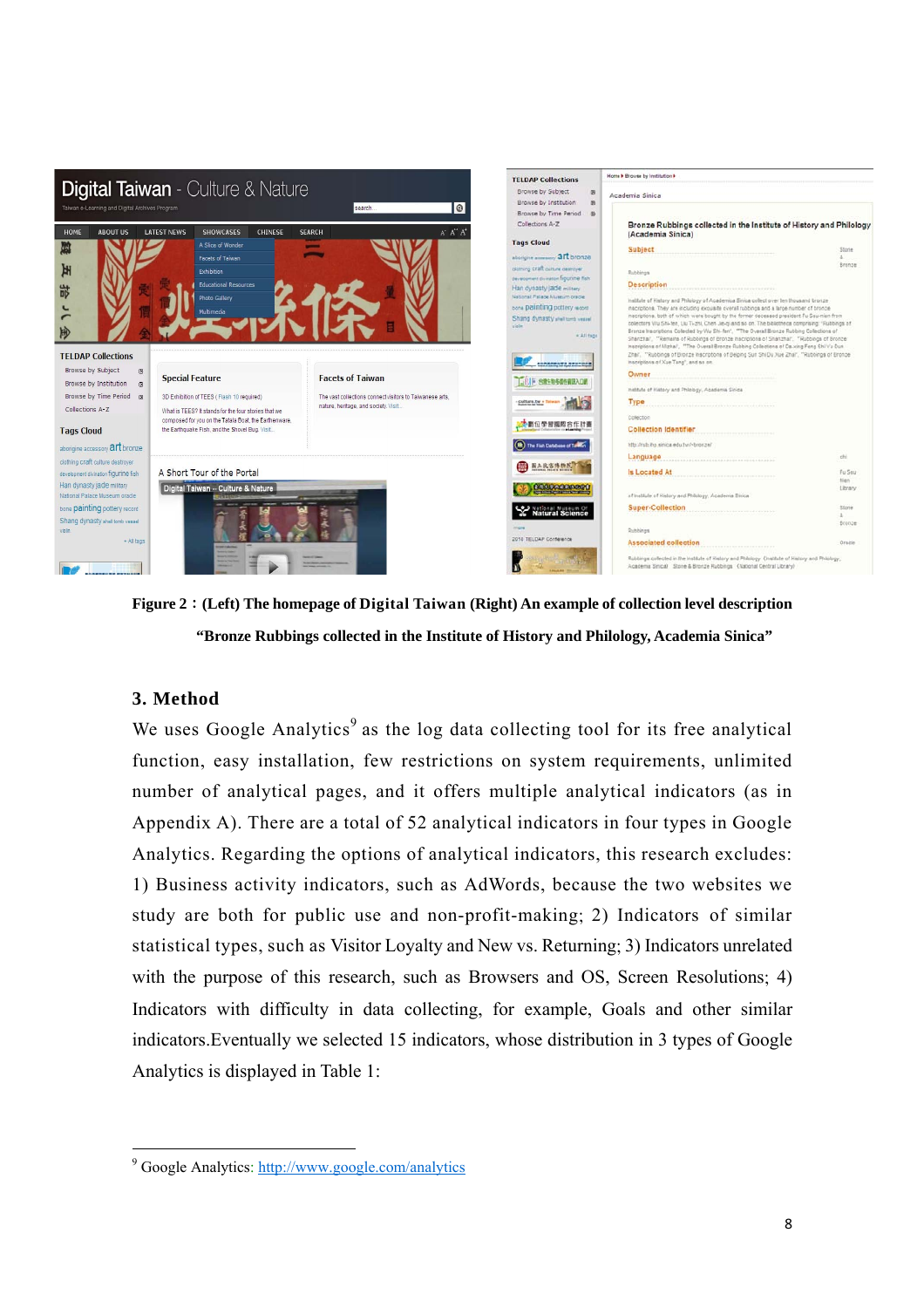**Table 1. The 15 indicators** 

| Visitors $^{10}$             | <b>Traffic Sources</b>      | Content <sup>12</sup> |
|------------------------------|-----------------------------|-----------------------|
| <b>Visits</b>                | All Traffic Sources         | Top 10 Pages          |
| Time on Site (by hours)      | Top 10 Traffic Sources Site | Top 10 Landing Pages  |
| Length of Visit              | Top 10 Search Keywords      | Top 10 Exit Pages     |
| Map Overlay                  | Search Engines              |                       |
| New vs. Returning            |                             |                       |
| Page Views                   |                             |                       |
| Average Page Views Per Visit |                             |                       |
| Average Page Views by Day    |                             |                       |
|                              |                             |                       |

This research observed the usage weblog of users<sup>13</sup> from Taiwan, US and UK that accessed Taiwan e-Learning and Digital Archives Portal (digitalarchives.tw) and Digital Taiwan-Culture and Nature (Digital Taiwan) from July to December in 2009. User behaviors are compared and analyzed based on the features presented in the 15 indicators. For the convenience of description, this paper will categorize the pairing of websites and referrers into four types: 1) Digitalarchives.tw users from Taiwan are abbreviated as DA-TW; 2) Digitalarchives.tw users from US and UK are abbreviated as DA-USUK; 3) Digital Taiwan users from US and UK are abbreviated as DT-USUK; 4) Digital Taiwan users from Taiwan are abbreviated as DT-TW.

### **4. Analysis of Summary Statistics**

In this section, we will discuss the behaviors of the users from Taiwan, US and UK exhibited by the 15 indicators according to the three categories of Google Analytics: visitors, traffic sources and content.

### **4.1 Visitors**

# **4.1.1 Visits14**

 $\overline{a}$ 

From Table 2, we could know that the websites most people visited during July to

<sup>&</sup>lt;sup>10</sup> Visitors: These indicators can drill down and view the characteristics of different visitor segments and examine the different factors that make up visit quality.

<sup>&</sup>lt;sup>11</sup> **Traffic Sources:** These indicators can provide an overview of the different kinds of sources that send traffic to the site.

<sup>&</sup>lt;sup>12</sup> **Content:** These indicators provide an overview of pageview volume and lists the pages.<sup>13</sup> Whether users are from Taiwan, US or UK is defined by their IP address.

<sup>&</sup>lt;sup>14</sup> Here **Visits** means the number of visits of website users; each visit is only counted when the visiting time is over 30 minutes. For instance, if User A accesses the website homepage and then clicks the refresh button immediately, repeating this action 30 times in 10 minutes, the total number of visits will not become 30, for the action would be counted as merely once.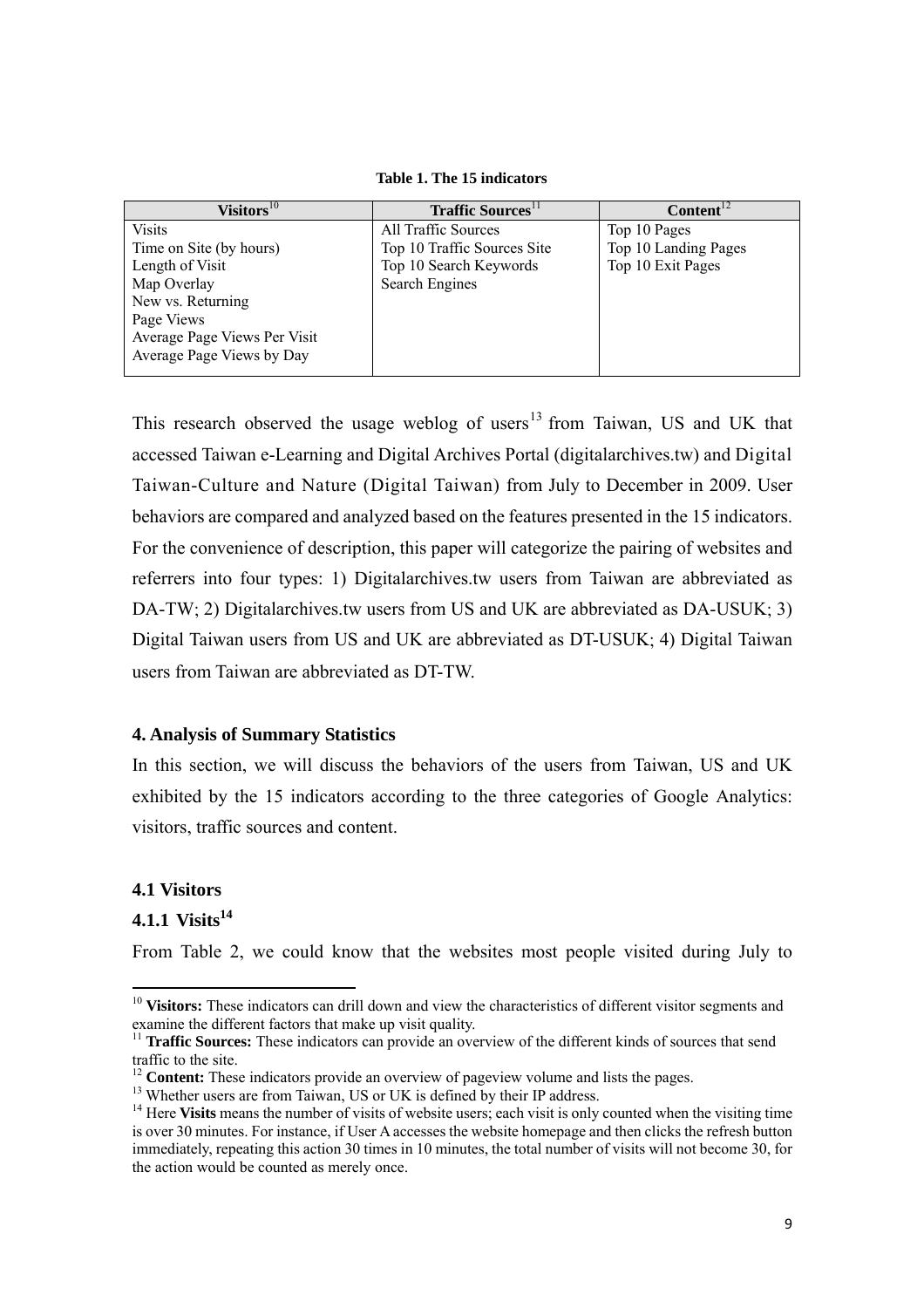| $\sim$ while $\sim$ $\sim$ $\sim$ $\sim$ |       |                |         |       |  |  |  |
|------------------------------------------|-------|----------------|---------|-------|--|--|--|
|                                          | DA-TW | <b>DA-USUK</b> | DT-USUK | DT-TW |  |  |  |
| <b>Visits</b>                            | .402  | 2.130          | र २०७   | 5.649 |  |  |  |
| Visits per Day                           |       | .1.58          | 32.05   | 36.14 |  |  |  |

**Table 2. Visits** 

December in 2009 is DA-TW, while the other three types were visited by less than 1/10 users of DA-TW. Although the visits of DT-USUK are less than 1000 per month on the average, it is growing gradually month by month (Figure 3). Through the path analysis, it is revealed that most visitors from UK and US browsed the web page about the Taiwanese painter Shih-Chiao Lee<sup>15</sup> – In Memory of an Old Painter in Taiwan—Shih-Chiao Lee<sup>16</sup>. The main reason for the sudden rise in traffic might be the result of TELDAP team members taking part in an international conference that month, in which they introduced this web page to other participants interested in art. Those conference participants may recommend the web page to the related communities after they returned to their home countries, and thus the UK and US visitors increased greatly during this specific period.



**Figure 3. Visits of DT-USUK in 6 months** 

 $\overline{a}$ 

<sup>&</sup>lt;sup>15</sup> Mr. Shih-chiao Lee is a well-known Taiwanese local oil painter, one of the important artists involved in the early art movement during the Japanese ruling period (1895-1945). He established a unique and highly-skilled painting style with his sincere, careful attitude and personality strong in thinking and philosophical critique. Shih-chiao Lee has been engaged in creation for over 60 years, and his works are the most completely preserved among the first-generation western painting artists in Taiwan. Besides creation, he also taught several outstanding Taiwanese artists of the second and third generations, contributing hugely to the art education development in Taiwan.

<sup>&</sup>lt;sup>16</sup>http://culture.teldap.tw/culture/showcases-mainmenu-186/facets-of-taiwan/154-arts-and-illustrations/159-in-m emory-of-an-old-painter-in-taiwan-shih-chiao-lee.html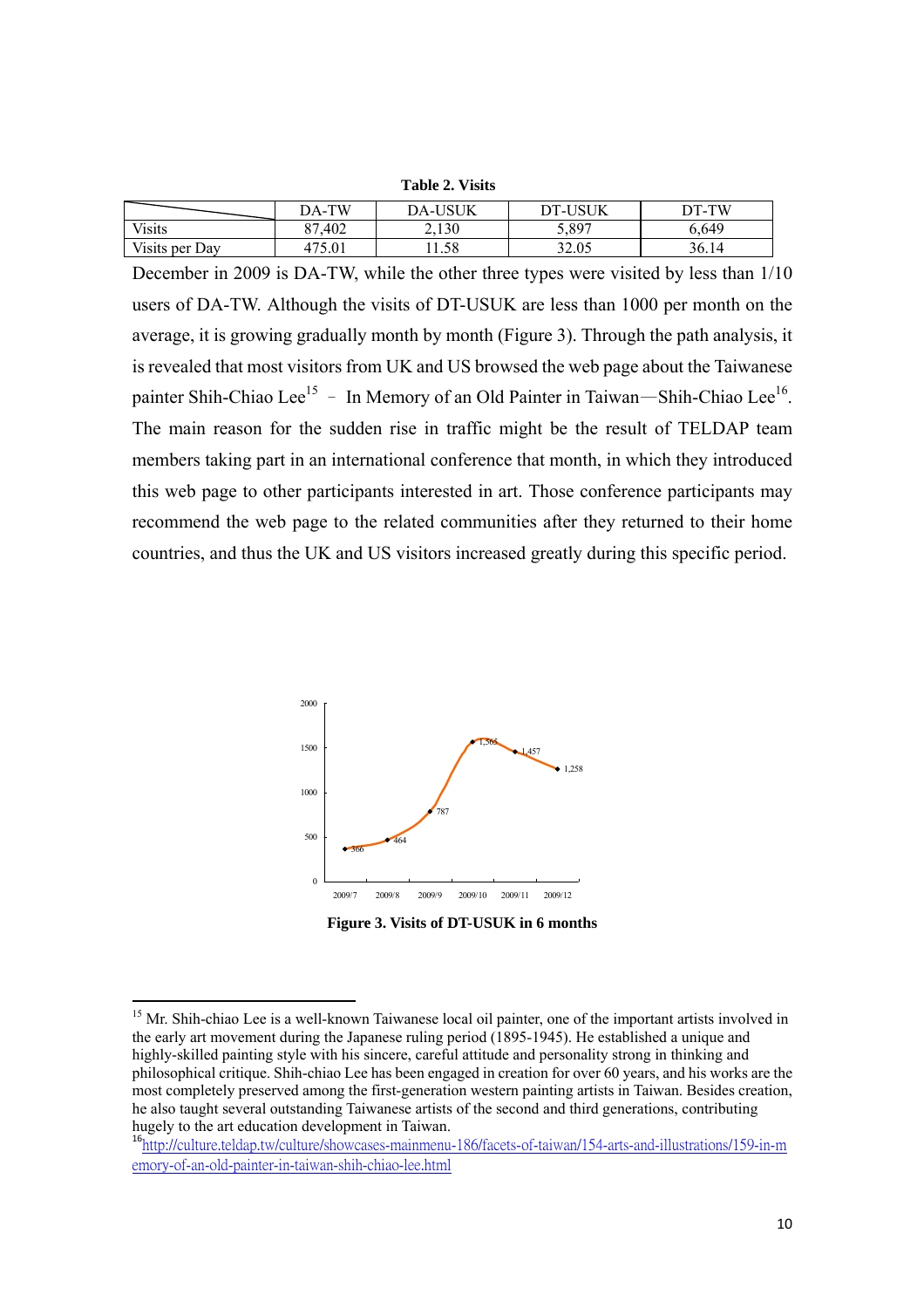### **4.1.2 Time On Site (By Hours)**

Figure 4 displays the number of visits during different time slots in one day. The usage mode of visitors from Taiwan (green and blue curves) is closely related with their daily routines, for the traffic is low during the rest time. The usage mode of those from UK and US (orange and pink curves) is opposite to that of Taiwanese visitors due to the time difference; in other words, the period of time with the lowest number of visits from Taiwan is the one with the highest amount of visitors from UK and US.



### **4.1.3 Length of Visit**

As for the length of visit, 70% visitors of the four types stayed for less than one minute, as shown in Figure 5. Among them, 85% of DT-USUK stayed for less than one minute and only 1% spent more than 10 minutes, which manifests the Chinese and English versions of TELDAP portal site still have room for improvement regarding the contents and services offered to attract visitors to probe deeper into the website.



**Figure 5. Length of visit**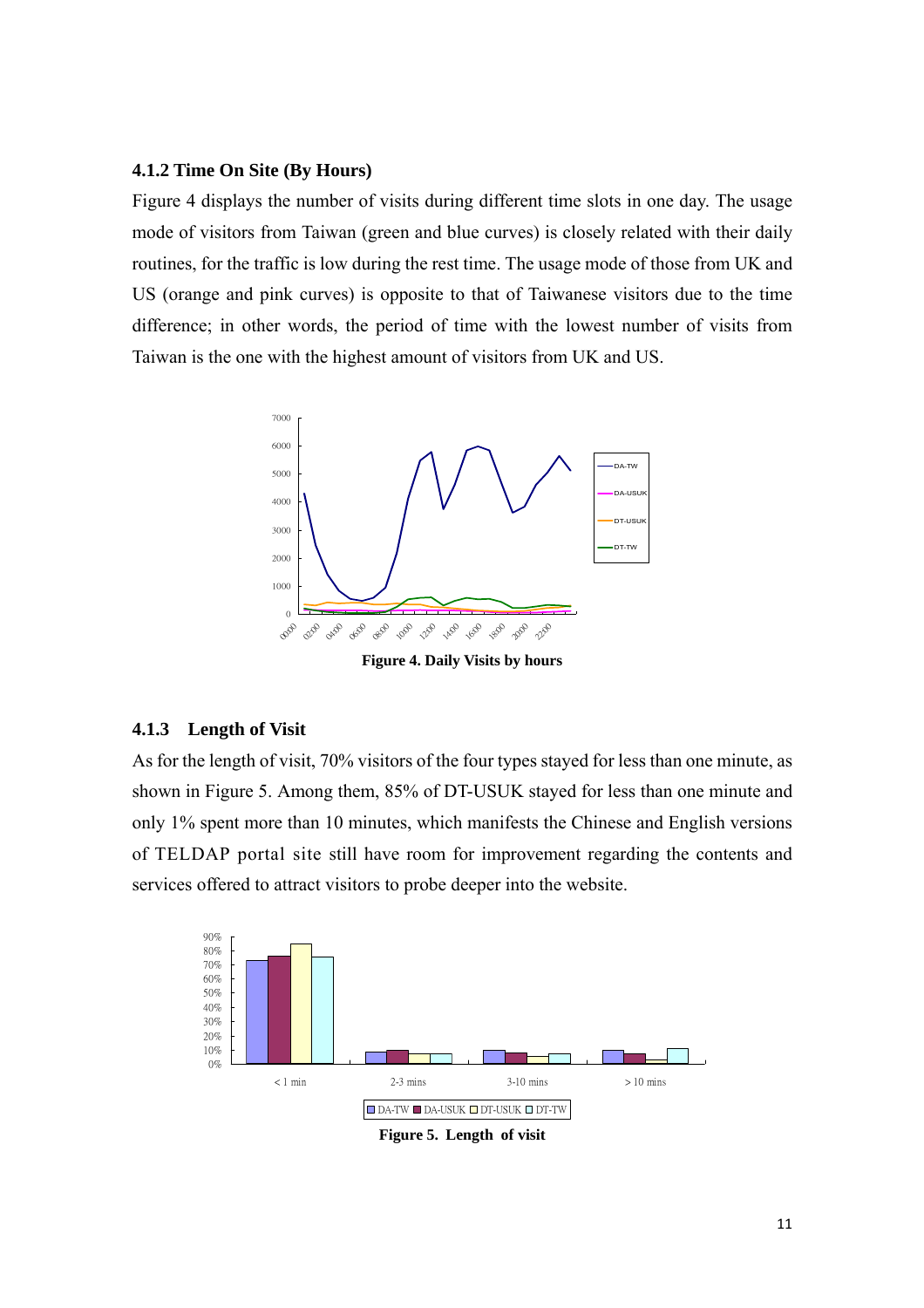### **4.1.4 Map Overlay**

Figure 6 manifests the users of digitalarchives.tw mainly come from Taiwan, China, Hong Kong and other Chinese-speaing areas. And it should be noted that 65% visitors of Digital Taiwan come from non-Chinese speaking areas, among which visitors from UK and US account for 28%, demonstrating it's achievement in promoting Taiwan digital archives to non-Chinese speaking users.



**Figure 6**:**digitalarchives.tw and Digital Taiwan Users' Geographical Distribution** 

### **4.1.5 New vs. Returning**

In figure 7 are shown the pie charts of new and returning visitors of the four types, and it is obvious that in both websites, the visitors from Taiwan have higher returning rate. DT-USUK has the lowest returning rate, only 7% visitors coming back to access the website again, which indicates the loyalty of DT-USUK is not so high and their will to return is lower.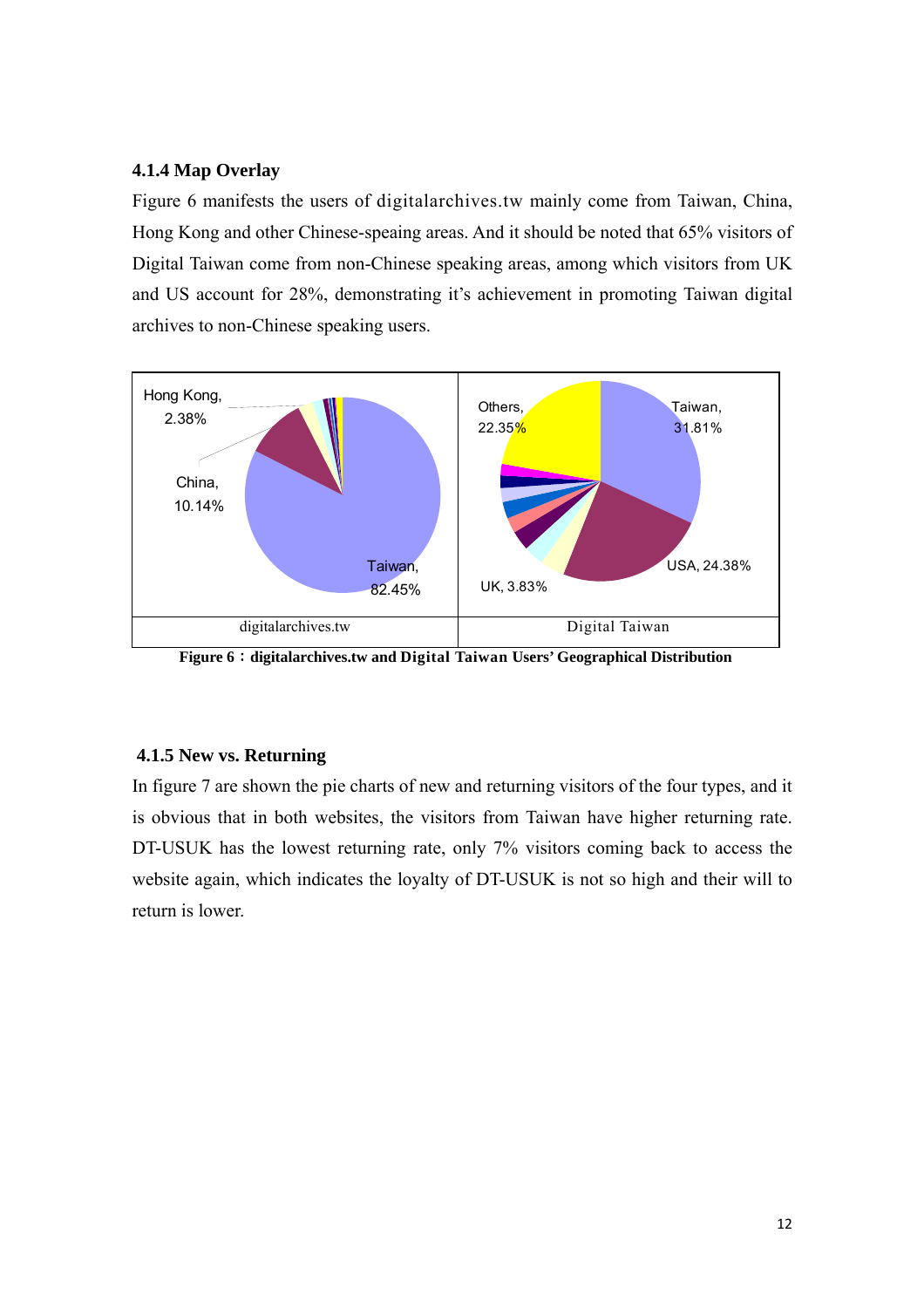

# **4.1.6 Pageviews**

Table 3 presents the pageviews of the four types within six months, among which the pageviews of DA-TW are nearly 300,000. That is a huge amount at first glance, but the visits of DA-TW are quite high as well. If the number of pageviews is divided by the number of visits, regardless of the number of visitors, DT-TW has the most pageviews per visit, which are 4.24. As for DT-USUK, the pageviews per visit tend to be lower, which are less than two pages.

| <b>Table 3. Pageviews</b>                          |         |       |      |        |  |  |  |  |
|----------------------------------------------------|---------|-------|------|--------|--|--|--|--|
| <b>DT-USUK</b><br>DA-TW<br><b>DA-USUK</b><br>DT-TW |         |       |      |        |  |  |  |  |
| Page views                                         | 291.548 | 5.298 | 1754 | 28.170 |  |  |  |  |
| Page views per visit                               | 3.34    | 2.49  | -99  | 4.24   |  |  |  |  |

# **4.1.7 Average Pageviews by Day**

As for the average pageviews by day, DA-TW, DA-USUK and DT-TW exhibit steady curves without any peaks, but DT-USUK reached 224 pages on August  $7<sup>th</sup>$ , 2009, which is the highest amount within six months. Please see Figure 8.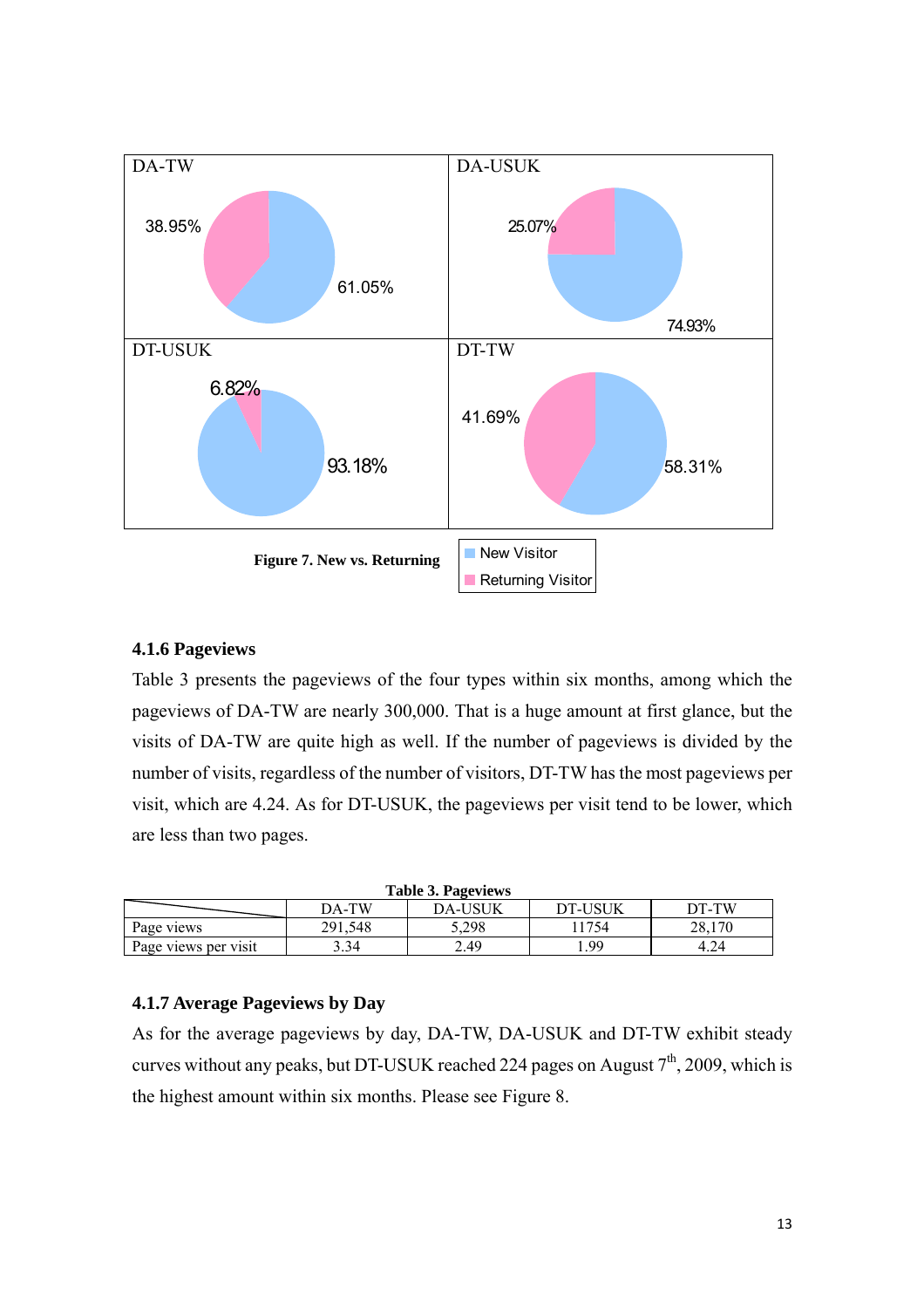

**Figure 8. Average Pageviews by Day, DT-USUK** 

The path analysis shows that on the day, visitors from UK and US mostly viewed the Taiwan-related pictures from the "Taiwan Image" website of Government Information Office, Executive Yuan<sup>17</sup>, such as Stone Troughs of Laomei<sup>18</sup>, Green Island lighthouse<sup>19</sup>, Gueishan Island<sup>20</sup>. Due to the serious damages caused by Typhoon Morakot on Taiwan on August  $7<sup>th</sup>$ , 2009, Taiwan had attracted international attention, which supposedly led to this enormous increase in the browsing of Taiwan-related pictures by US and UK visitors.



**Figure 9. Stone Troughs of Laomei** 



**Figure 10. Green Island lighthouse** 



**Figure 11. Gueishan Island** 

# **4.2 Traffic Sources**

 $\overline{a}$ 

# **4.2.1 All Traffic Sources**

The indicator categorizes the traffic sources into three types: direct traffic, search engines and referring sites. As shown in Figure 12, most visitors access digitalcarhives.tw and Digital Taiwan via referring sites.

<sup>&</sup>lt;sup>17</sup> http://taiwanimage.gio.gov.tw/photo/en

 $18 \frac{\text{http://culture.teldap.tw/culture/index.php?option=com\_content&task=view&id=285&ltemid=188}{\text{http://culture.teldap.tw/culture/index.php?option=com\_content&task=sview&id=284&ltemid=188}}{\text{http://culture.teldap.tw/culture/index.php?option=com\_content&task=sview&id=284&ltemid=188}}$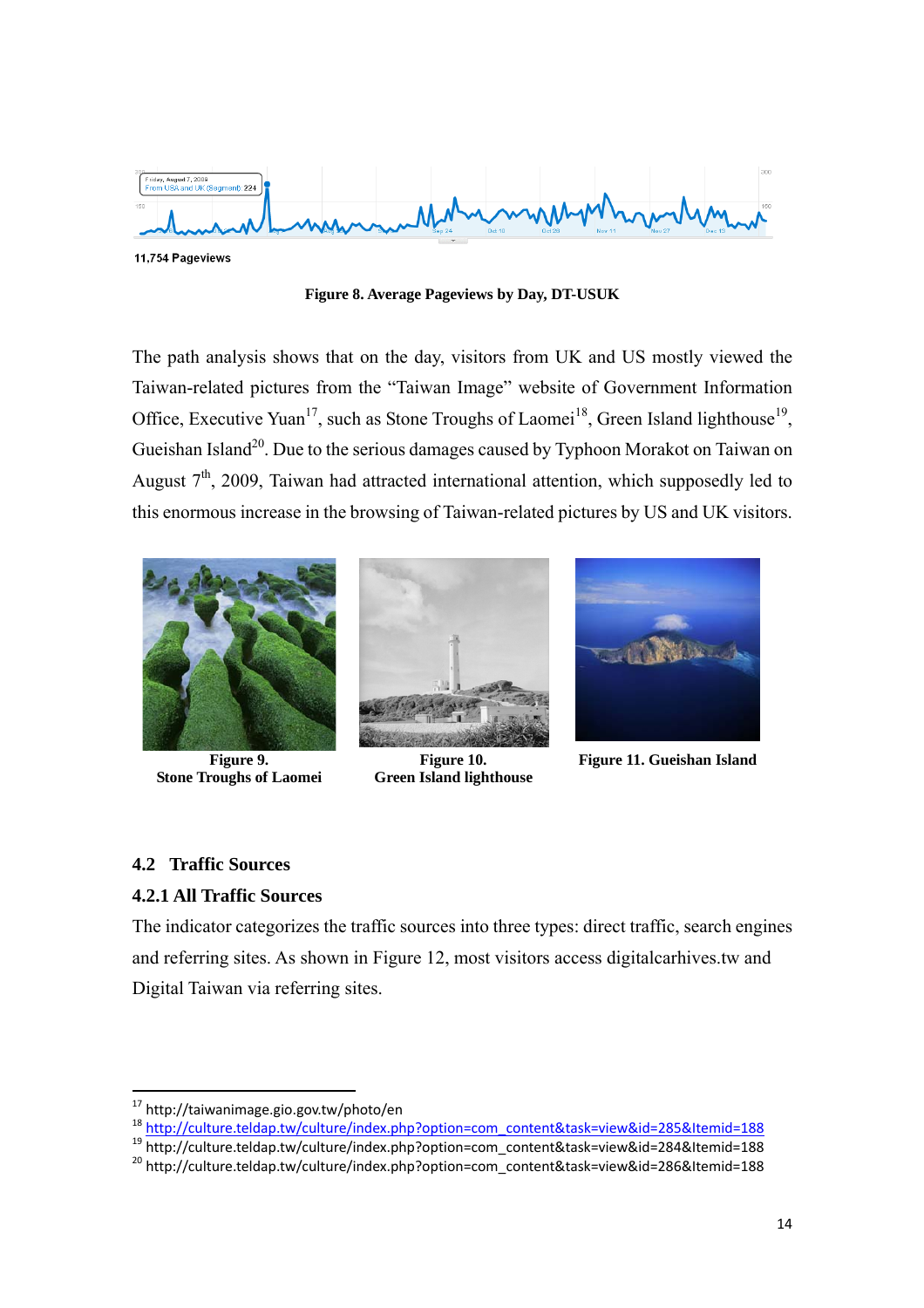

**Figure 12. All Traffic Sources** 

### **4.2.2 Top 10 Traffic Sources Site**

Excluding the factor of direct traffic and ranking the traffic sources sites in terms of the amount of traffic, through this analytical indicator, we could gain a better understanding of which websites are the main traffic sources. From Table 4, it is revealed that among the top 10 of DA-TW, except the two search engines, most visitors connect through referring sites, with TELDAP Union Catalog being the highest proportion, which manifests visitors' high mobility between the two closely associated sites. As for DA-USUK, Table 5 shows its top traffic source site is also TELDAP Union Catalog, and 2.5% visitors are connected via Digital Taiwan, indicating that after browsing the English version website, visitors connect to digitalarchives.tw for more detailed information. In addition, Blog, Plurk and other newly-emerging social media also bring many visitors to digitalcarhives.tw, demonstrating that the influence of Social Network System could not be underestimated in the age of Web 2.0.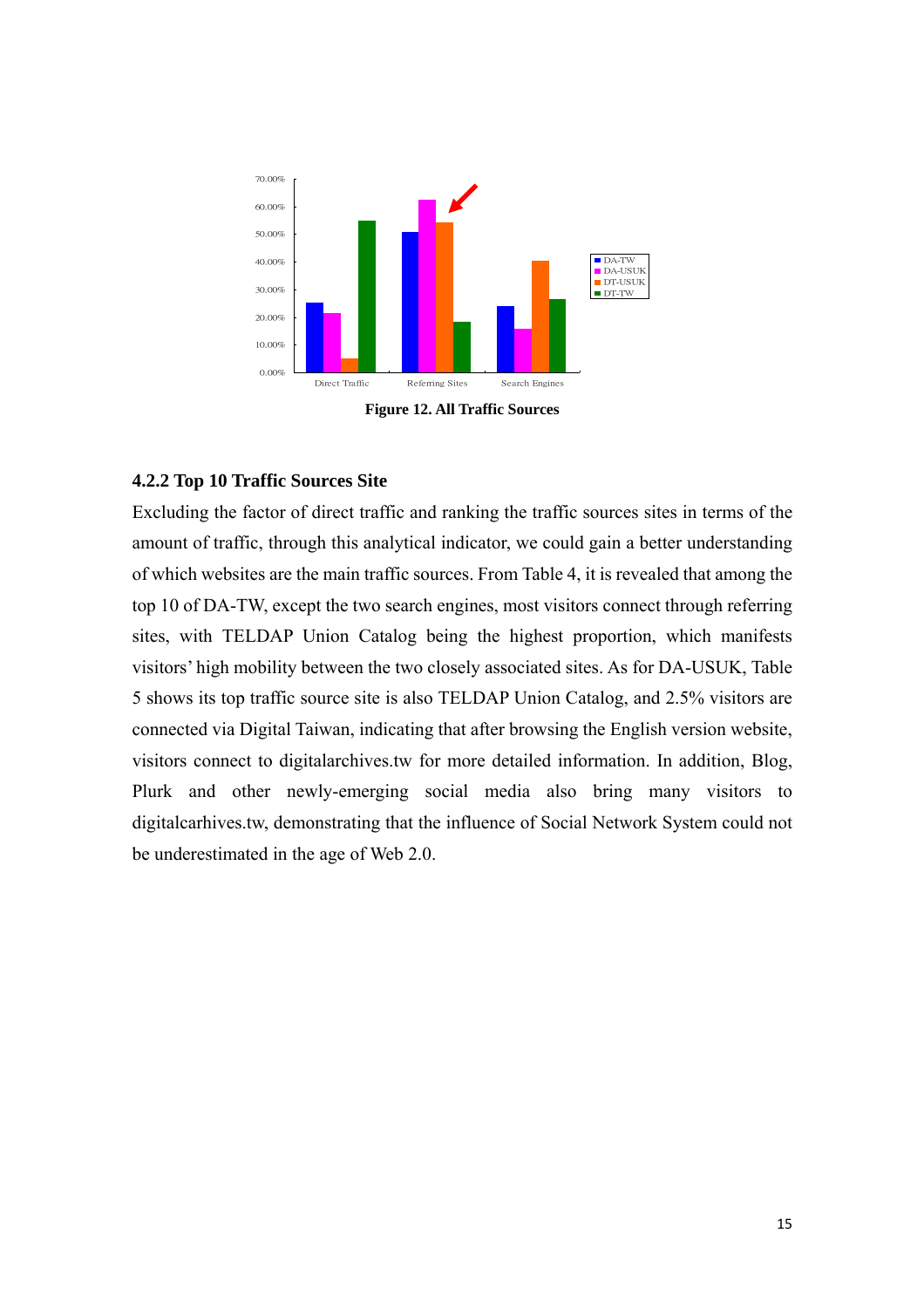| Sources                                                                                                             | Percentage |
|---------------------------------------------------------------------------------------------------------------------|------------|
| TELDAP Union Catalog / Referring Site                                                                               | 15.56%     |
| Google / Search Engines                                                                                             | 13.15%     |
| Yahoo / Search Engines                                                                                              | 10.40%     |
| Komica / Referring Site                                                                                             | 5.58%      |
| NDAP Program Site / Referring Site                                                                                  | $3.54\%$   |
| Plurk / Referring Site                                                                                              | 2.39%      |
| Google Images (Taiwan) / Referring Site <sup>21</sup>                                                               | 1.62%      |
| Yam Blog / Referring Site                                                                                           | 1.33%      |
| TELDAP Blog / Referring Site                                                                                        | $1.00\%$   |
| Academic and Social Promotions and Applications of Digital Archives and<br>e-Learning Project Site / Referring Site | 0.88%      |

### **Table 4. DA-TW Top 10 Traffic Sources Site**

| Table 5. DA-USUK Top 10 Traffic Sources Site |  |  |  |
|----------------------------------------------|--|--|--|
|----------------------------------------------|--|--|--|

| Table 5. DA-CSUN TOP TO Traffic Sources Site       |            |  |  |  |  |
|----------------------------------------------------|------------|--|--|--|--|
| Sources                                            | Percentage |  |  |  |  |
| TELDAP Union Catalog / Referring Site              | 30.53%     |  |  |  |  |
| Google / Search Engines                            | 16.98%     |  |  |  |  |
| Wikipedia (Traditional Chinese) / Referring Site   | 5.82%      |  |  |  |  |
| Google Images / Referring Site                     | 5.70%      |  |  |  |  |
| Komica / Referring Site                            | $4.50\%$   |  |  |  |  |
| Plurk / Referring Site                             | $3.66\%$   |  |  |  |  |
| Wikipedia (English) / Referring Site               | $3.06\%$   |  |  |  |  |
| Digital Taiwan - Culture & Nature / Referring Site | 2.52%      |  |  |  |  |
| Yahoo / Search Engines                             | $2.52\%$   |  |  |  |  |
| <b>TELDAP Portal / Referring Site</b>              | $2.34\%$   |  |  |  |  |

l

<sup>&</sup>lt;sup>21</sup> In the categories of Google Analytics, Google Images (*http://images.google.com*) is categorized as "Referring Site."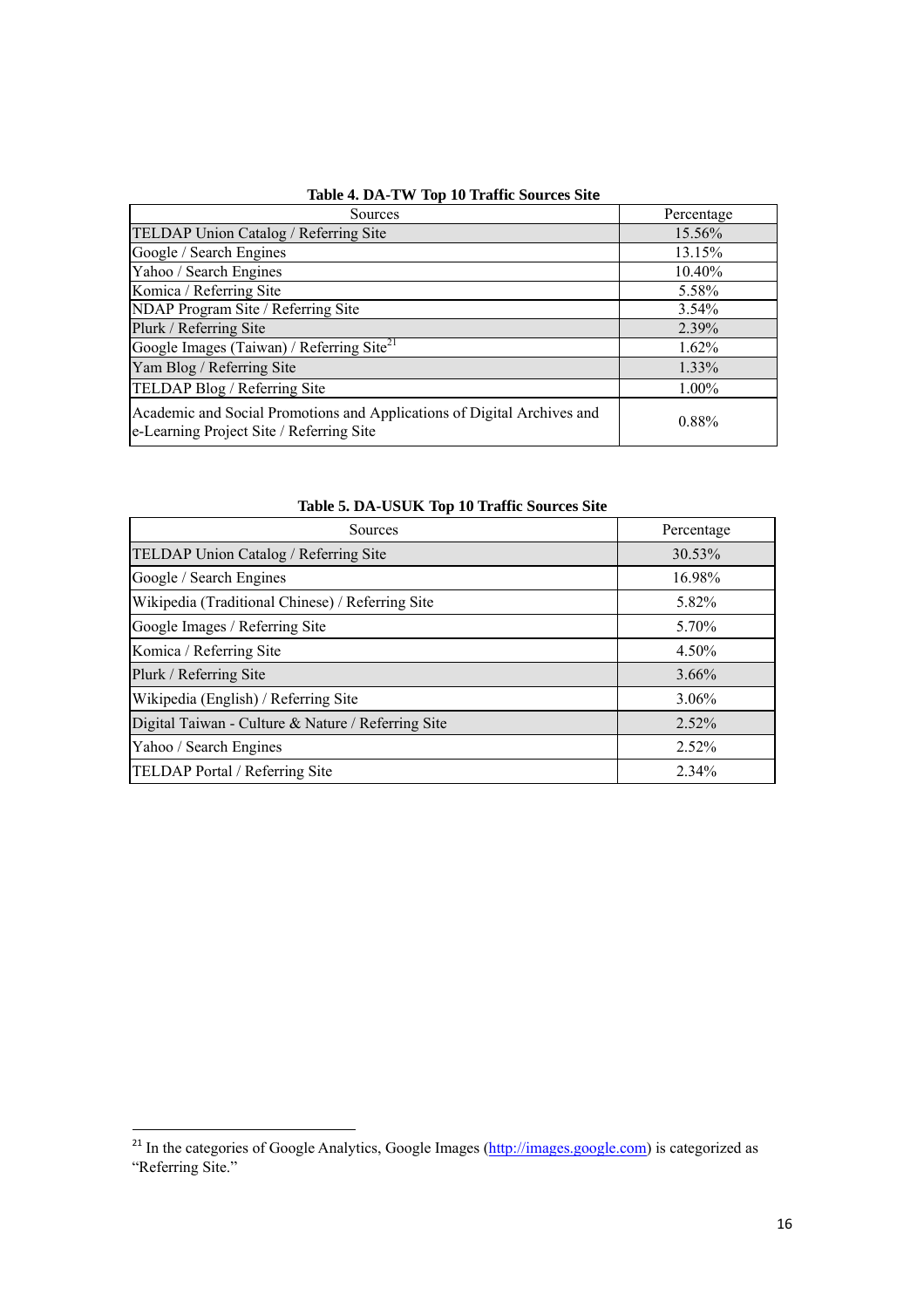For the top 10 source sites of DT-USUK, Google Images occupies more than 50% (Table 6), which indicates most US and UK visitors connect to Digital Taiwan through searching for pictures. The top source site of DT-TW, on the other hand, is Google, occupying 46.81% (Table 7). Besides, the website of Government Information Office, Taiwan also plays an important role in recommending visitors to access Digital Taiwan.

| Sources                                                           | Percentage |
|-------------------------------------------------------------------|------------|
| Google Images (English) / Referring Site                          | 46.37%     |
| Google / Search Engines                                           | 36.83%     |
| Google Images (HK) / Referring Site                               | $6.63\%$   |
| Yahoo / Search Engines                                            | $3.59\%$   |
| Bing / Search Engines                                             | 1.50%      |
| AOL / Search Engines                                              | 0.86%      |
| Search / Search Engines                                           | $0.66\%$   |
| Government Information Office, Republic of China / Referring Site | $0.50\%$   |
| ASK / Search Engines                                              | $0.36\%$   |
| Boat design / Referring Site                                      | $0.21\%$   |

### **Table 6. DT-USUK Top 10 Traffic Sources Site**

| Table 7. DT-TW Top 10 Traffic Sources Site |  |
|--------------------------------------------|--|
|--------------------------------------------|--|

| Sources                                                                                                          | Percentage |
|------------------------------------------------------------------------------------------------------------------|------------|
| Google / Search Engines                                                                                          | 46.81%     |
| Yahoo / Search Engines                                                                                           | 11.66%     |
| Google Images (Taiwan) / Referring Site                                                                          | 6.05%      |
| International Collaboration & Promotion of Taiwan e-Learning & Digital Archives<br>Program Site / Referring Site | 6.01%      |
| Joomla! Taiwan / Referring Site                                                                                  | 5.75%      |
| Google Images (English) / Referring Site                                                                         | 4.94%      |
| TELDAP Wiki / Referring Site                                                                                     | 3.68%      |
| Government Information Office, Republic of China / Referring Site                                                | 3.47%      |
| Windows Live webmail / Referring Site                                                                            | $1.10\%$   |
| DigitalArchives.tw / Referring Site                                                                              | $0.77\%$   |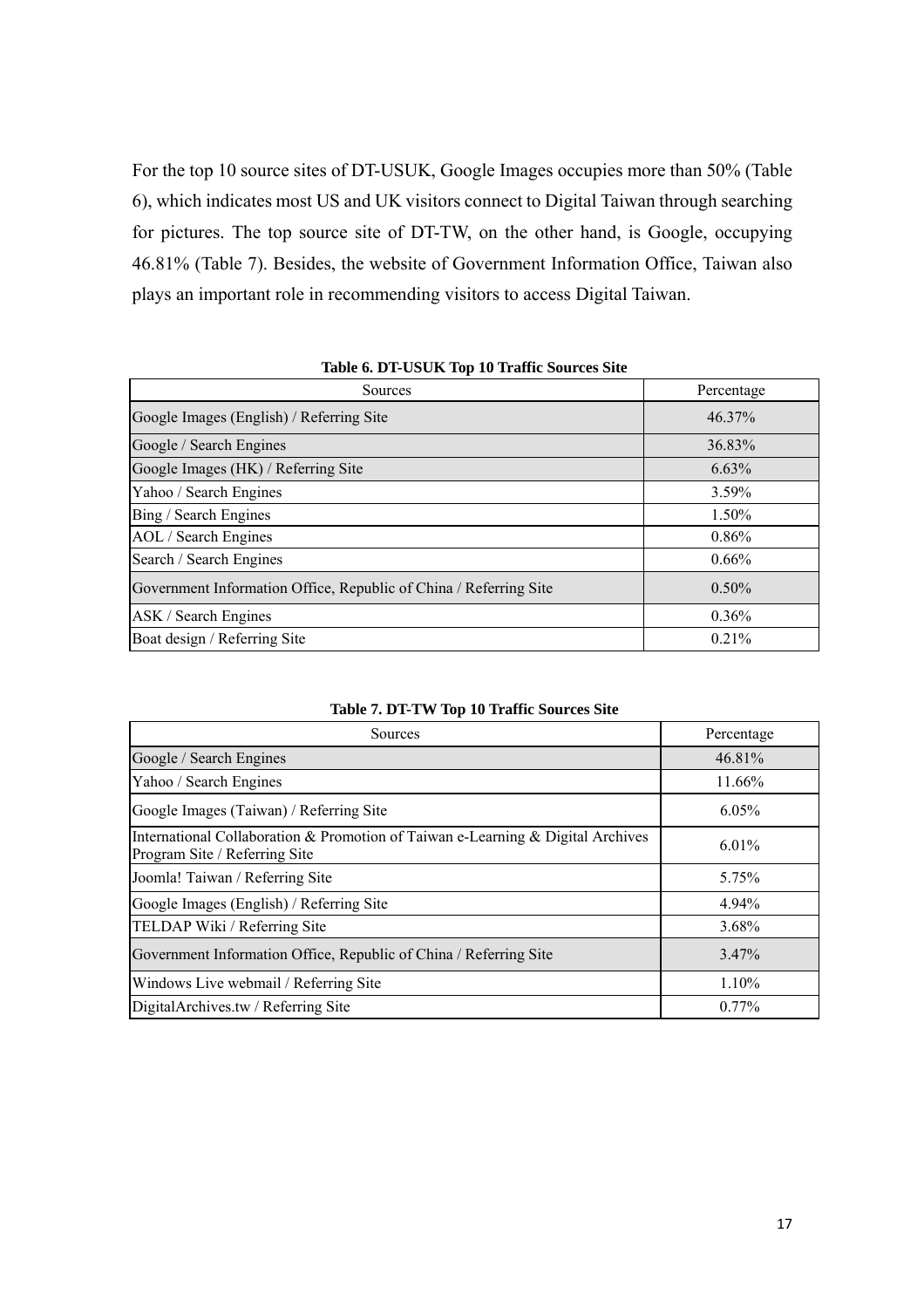# **4.2.3 Search Engines**

The findings indicate, from Table 8, that whether visitors are from Taiwan, US or UK, the search engine they most often use is Google, which is followed by Yahoo and Bing.

| DA-TW           |              | <b>DA-USUK</b>  |               | DT-USUK           |                  | DT-TW             |        |
|-----------------|--------------|-----------------|---------------|-------------------|------------------|-------------------|--------|
| Search Engine % |              | Search Engine % |               | Search Engine   % |                  | Search Engine   % |        |
| Google          |              | 54.88% Google   | 83.48% Google |                   | $83.28\%$ Google |                   | 79.33% |
| Yahoo           | 43.40% Yahoo |                 | 12.39% Yahoo  |                   |                  | 8.40% Yahoo       | 19.76% |
| bing            | 1.09% bing   |                 | $2.36\%$ bing |                   | $3.51\%$ bing    |                   | 0.57%  |
| yam             | $0.43\%$ Aol |                 | $0.59\%$ Aol  |                   | $2.01\%$ yam     |                   | 0.17%  |
| Baidu           | $0.07\%$ yam |                 |               | $0.59\%$ Search   |                  | 1.55% Search      | 0.11%  |

**Table 8. Search Engines** 

# **4.2.4 Top 10 Search Keywords22**

 $\overline{a}$ 

In Table 9, the top 10 search keywords used by DA-TW are listed, with the first two being both 天地宮(TELDAP Temple23), while the keywords related with "數位典藏與數位學 習" (digital archives and e-learning) occupy four out of ten, with more than 4 page views and over 4 minutes in the duration of visit, which demonstrates the need of the visitors. Overall, Users who are directed to the site using these 10 keywords maintain a decent pageviews and duration of visit, which means the website content addresses their needs.

| Ranking        | Keyword                                        | Percentage | Page views | Duration of<br>visit (min) |
|----------------|------------------------------------------------|------------|------------|----------------------------|
|                | 天地宮 (TELDAP temple)                            | 10.79%     | 2.17       | 2.66                       |
| $\overline{2}$ | 南港天地宮 (Nangang TELDAP temple)                  | $2.70\%$   | 3.51       | 4.25                       |
| 3              | 數位典藏 (digital archives)                        | 2.13%      | 4.71       | 4.08                       |
| 4              | 數位典藏與數位學習 (digital archives and e-learning)    | $1.24\%$   | 10.04      | 8.38                       |
| 5              | 深海魚類 (deep sea fish)                           | 1.18%      | 1.85       | 1.60                       |
| 6              | 原住民服飾 (aboriginal costumes)                    | 1.14%      | 3.35       | 2.75                       |
|                | 台灣原住民服飾 (Taiwanese aboriginal costumes)        | $0.68\%$   | 3.61       | 10.23                      |
| 8              | 數位典藏與數位學習國家型科技計畫(TELDAP)                       | $0.63\%$   | 4.63       | 4.97                       |
| 9              | 山海經 (Shan Hai Jing/an ancient mythological and | 0.53%      | 2.98       | 2.42                       |
|                | geographic book)                               |            |            |                            |
| 10             | 數位典藏與數位學習成果入口網(digitalarchives.tw)             | 0.52%      | 9.03       | 9.50                       |

<sup>&</sup>lt;sup>22</sup> This part analyzes what kinds of keywords are used by visitors to search for the website and how they use the site.

<sup>&</sup>lt;sup>23</sup> TELDAP Temple is a virtual temple on the Internet made in Flash. Via the interactive games, visitors could gain the knowledge of Taiwanese deities and experience the temple culture.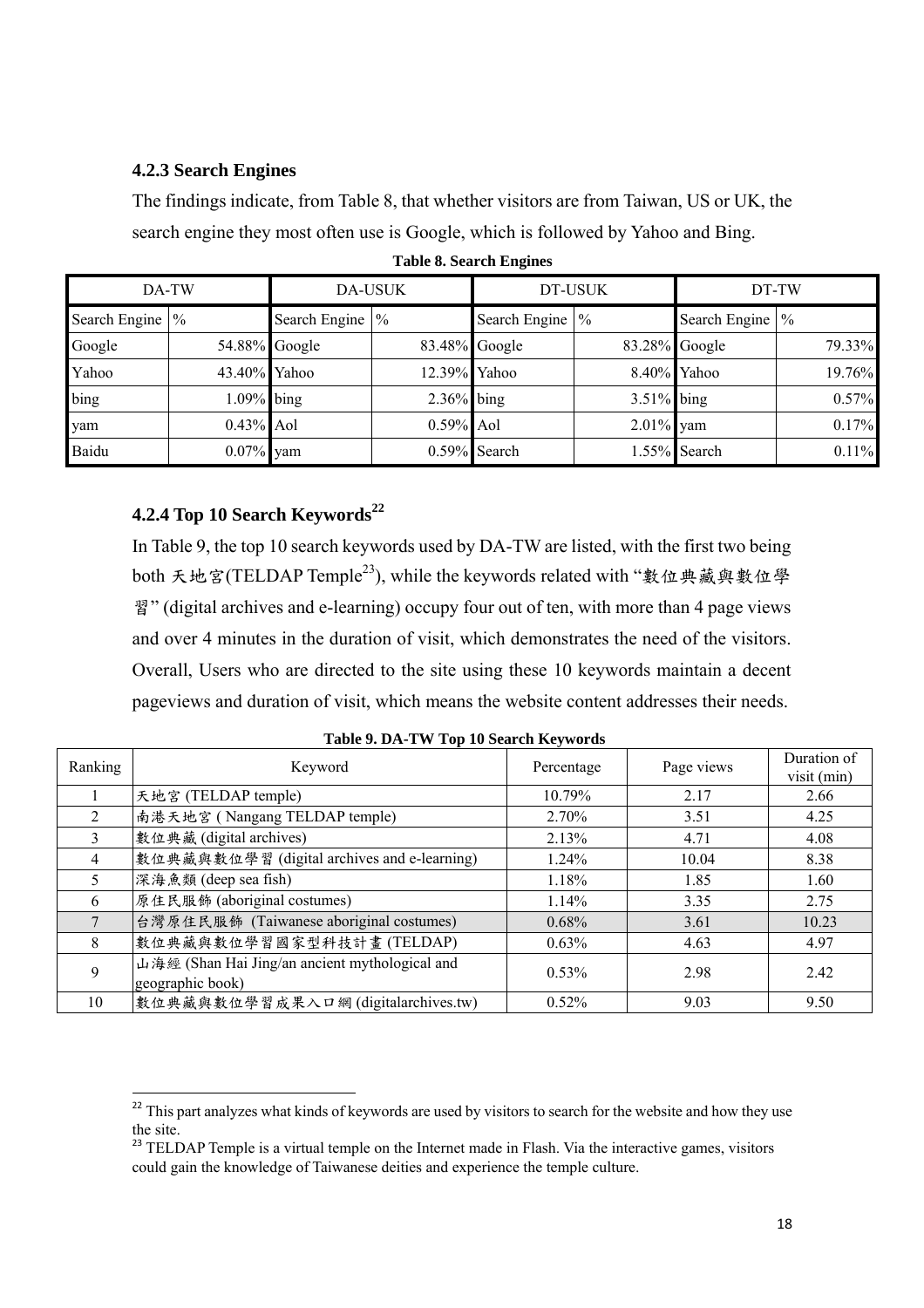As shown in Table 10, the keywords used by DA-TW through search engines are mainly Chinese, which could be speculated that these visitors might be of Chinese descent or Chinese-speaking foreigners. Visitors who use "原住民服飾" (aboriginal costumes) as the keyword read 8 web pages on the average, and their duration of visit is also the longest, nearly 15 minutes, thus it is evident that the archive contents about Taiwanese aboriginals in digitalarchives.tw has its charm for the users to adventure deeper into the site.

|                | Ranking Keyword                                                         | Percentage | Page views | Duration<br>of visit<br>(min) |
|----------------|-------------------------------------------------------------------------|------------|------------|-------------------------------|
|                | 天地宮 (TELDAP Temple)                                                     | 10.03%     | 1.85       | 2.21                          |
| $\mathfrak{D}$ | digitalarchives.tw                                                      | 2.06%      | 5.71       | 8.76                          |
| 3              | 台灣原住民服飾 (Taiwanese aboriginal<br>costumes)                              | $1.77\%$   | 2.83       | 2.44                          |
| $\overline{4}$ | digitalarchives.tw/theme/tdtemple/index.jsp                             | 1.18%      | 3.00       | 5.07                          |
| 5              | 原住民服飾 (aboriginal costumes)                                             | 1.18%      | 8.25       | 14.71                         |
| 6              | 婉容 (Wan Rong/ the last Empress Consort of<br>the Qing Dynasty in China) | 1.18%      | 1.00       | 0.02                          |
| 7              | 白話字 典藏 (POJ archives/ Church<br>Romanization)                           | 1.18%      | 1.00       | 0.01                          |
| 8              | 人之島 (Pongso no Tao/ Orchid Island)                                      | 0.88%      | 1.33       | 0.76                          |
| 9              | 南港天地宮 (Nangang TELDAP Temple)                                           | 0.88%      | 1.67       | 0.11                          |
| 10             | 數位典藏 (digital archives)                                                 | 0.88%      | 1.33       | 0.11                          |

**Table 10. DA-USUK Top 10 Search Keywords** 

As shown in Table 11, most keywords used by DT-USUK are related with Taiwanese culture, such as traditional clothing, aboriginal costumes and so on. However, except for the keyword "atayal type of clothing," the duration of visit for visitors using other keywords is quite short, and the page views are few as well. It should be noted that, visitors who used the top ranking keyword "Taiwan culture background," tended to leave the website almost immediately after entering it. Through the path analysis, those visitors were directed to the introduction page of the website (About Us)<sup>24</sup>. Also, from the analysis of keywords, it seems that except for the information about aboriginal costumes, the design of the website does not meet the overseas visitors' need to know more about Taiwan. The reason might be that this website does not use the concept of Search Engine Optimization, or its content fails to provide sufficient information for users to gain a deeper knowledge of Taiwan.

l

<sup>&</sup>lt;sup>24</sup> http://culture.teldap.tw/culture/index.php/about-us-mainmenu-194/digital-taiwan-culture-a-nature-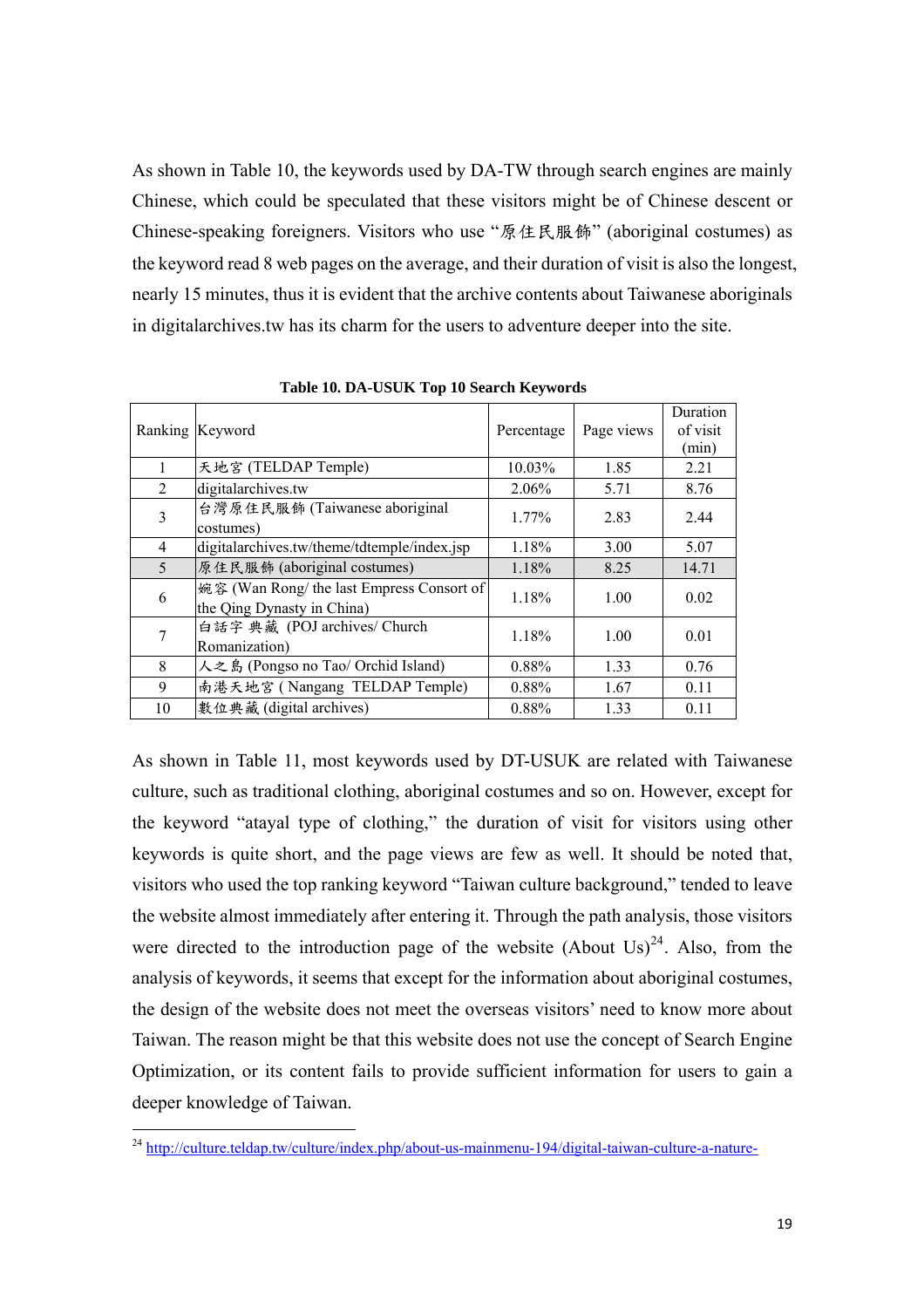|    | Ranking Keyword                       | Percentage | Pageviews | Duration<br>of visit<br>(min) |
|----|---------------------------------------|------------|-----------|-------------------------------|
| 1  | taiwan culture background             | 1.04%      | 1.00      | 0.00                          |
| 2  | taiwan traditional clothing           | 0.63%      | 2.13      | 1.73                          |
| 3  | carlo bergonzi violin                 | $0.54\%$   | 3.15      | 2.19                          |
| 4  | consort chabi                         | 0.46%      | 1.00      | 0.00                          |
| 5  | ching k'o                             | 0.42%      | 1.20      | 0.14                          |
| 6  | carved ivory ball                     | 0.38%      | 3.89      | 1.62                          |
| 7  | travelers among mountains and streams | 0.38%      | 1.00      | 0.00                          |
| 8  | atayal type of clothing               | $0.33\%$   | 8.00      | 11.81                         |
| 9  | lo yang class                         | $0.33\%$   | 3.25      | 1.34                          |
| 10 | naked lady                            | $0.33\%$   | 1.38      | 0.17                          |

**Table 11. DT-USUK Top 10 Search Keywords**

Table 12 exhibits that DT-TW use more specific terms as the keywords than DT-USUK, for example, Songshan tobacco factory, Acanthurus dussumieri, and "台灣總督府檔案" (Files of Taiwan Sotokufu). It could be inferred that DT-TW are more familiar with the content and have a clearer idea about what the site offers. Compared with DT-USUK, DT-TW are more satisfied with the website content, and thus spend more time and have more page views.

| $1.0010$ $1.001$ $1.000$ $1.000$ $1.000$ $1.000$ $1.000$ |                                                               |            |            |                            |
|----------------------------------------------------------|---------------------------------------------------------------|------------|------------|----------------------------|
|                                                          | Ranking Keyword                                               | Percentage | Page views | Duration of<br>visit (min) |
|                                                          | thou art understood                                           | 1.64%      | 5.03       | 8.26                       |
| 2                                                        | culture.teldap.tw                                             | 1.42%      | 5.36       | 11.67                      |
| 3                                                        | songshan tobacco factory                                      | 1.25%      | 1.36       | 2.01                       |
| 4                                                        | 台灣總督府檔案 (Files of Taiwan<br>Sotokufu)                         | 1.25%      | 1.27       | 0.12                       |
| 5                                                        | 內閣大庫檔案資料庫(the grand<br>secretariat archives)                  | 1.02%      | 3.67       | 6.65                       |
| 6                                                        | carex filicina nees subsp.<br>pseudo-filicina (hay.) t.koyama | 0.79%      | 17.79      | 34.79                      |
| $\tau$                                                   | acanthurus dussumieri 杜氏刺尾鯛                                   | 0.45%      | 2.00       | 1.45                       |
| 8                                                        | culture portal                                                | 0.45%      | 1.38       | 2.99                       |
| 9                                                        | pixar taiwan                                                  | 0.45%      | 1.00       | 0.01                       |
| 10                                                       | chinese emperors and empresses                                | 0.40%      | 19.00      | 23.48                      |

**Table 12. DT-TW Top 10 Search Keywords**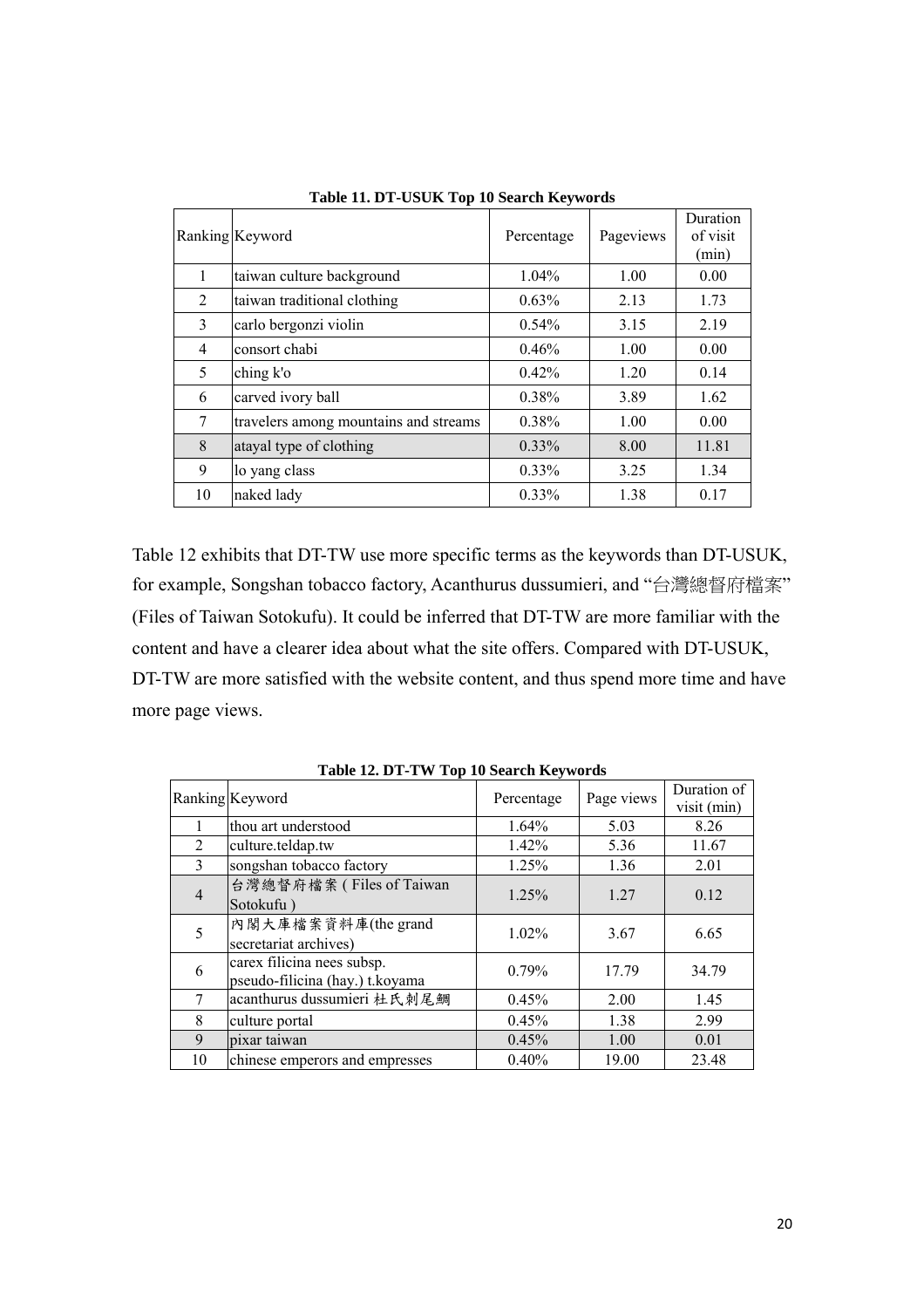### **4.3 Content**

### **4.3.1 Top 10 Pages**

Visitors usually enter the website from its homepage, which results in the homepage being ranked as either No. 1 or No. 2 in the four types. Whether DA-TW or DA-USUK, the most browsed webpages all include TELDAP Temple, TELDAP Collections and Creative Comic Collection  $(CCC)^{25}$  (Table 13 and 14). It reveals the initial achievement of TELDAP in promoting digitalarchives.tw through the value-added application of digital archives. Meanwhile, the design of "TELDAP Collections" is more appealing than that of other contents on the site and thus can attract users to access the digital archives.

| Ranking        | Webpage                                       | Percentage |
|----------------|-----------------------------------------------|------------|
| 1              | Homepage                                      | 20.10%     |
| $\mathfrak{D}$ | <b>TELDAP</b> Temple                          | 9.50%      |
| 3              | <b>Creative Comic</b><br>Collection           | 7.23%      |
| $\overline{4}$ | <b>TELDAP</b> Collections                     | 5.74%      |
| 5              | Education & learning<br>Website               | 3.79%      |
| 6              | <b>Technical Experience</b><br>Website        | 2.63%      |
| 7              | <b>Research Resource</b><br>Website           | 2.54%      |
| 8              | <b>TELDAP Temple Games</b><br>Homepage        | 1.76%      |
| 9              | <b>Creative Resource</b><br>Website           | 1.17%      |
| 10             | TELDAP Temple<br>Games-Burning! Joss<br>paper | 1.52%      |

 $\overline{a}$ 

**Table 13. DA-TW Top 10 Pages** 

**Table 14. DA-USUK Top 10 Pages**

| Ranking        | Webpage                                                                      | Percentage |
|----------------|------------------------------------------------------------------------------|------------|
| 1              | Homepage                                                                     | 20.97%     |
| $\overline{2}$ | <b>TELDAP</b> Temple                                                         | 9.85%      |
| 3              | <b>TELDAP</b> Collections                                                    | 7.72%      |
| $\overline{4}$ | <b>Creative Comic Collection</b>                                             | 4.76%      |
| 5              | Education & learning<br>Website                                              | 3.04%      |
| 6              | <b>Research Resource Website</b>                                             | 2.89%      |
| 7              | <b>Technical Experience</b><br>Website                                       | 2.08%      |
| 8              | Collections: The Cat's<br>Meow in Paintings at the<br>National Palace Museum | 1.40%      |
| 9              | Collections: The Royal<br>Tombs of Shang Dynasty                             | 1.36%      |
| 10             | <b>TELDAP Temple Games</b><br>Homepage                                       | 0.72%      |

<sup>&</sup>lt;sup>25</sup> CCC is the creative works by the cooperation of gifted story-tellers, illustrators and comic artists, who incorporate various creative ideas into digital archives, reinterpreting these cross-field digital collections in digitalarchives.tw gathered from the archives institutes nationwide through comics, illustrations and short stories, in order to create a whole new image for digital archives and shorten the distance between academic resources and the public; meanwhile, they also exhibit a new way of knowledge transmission.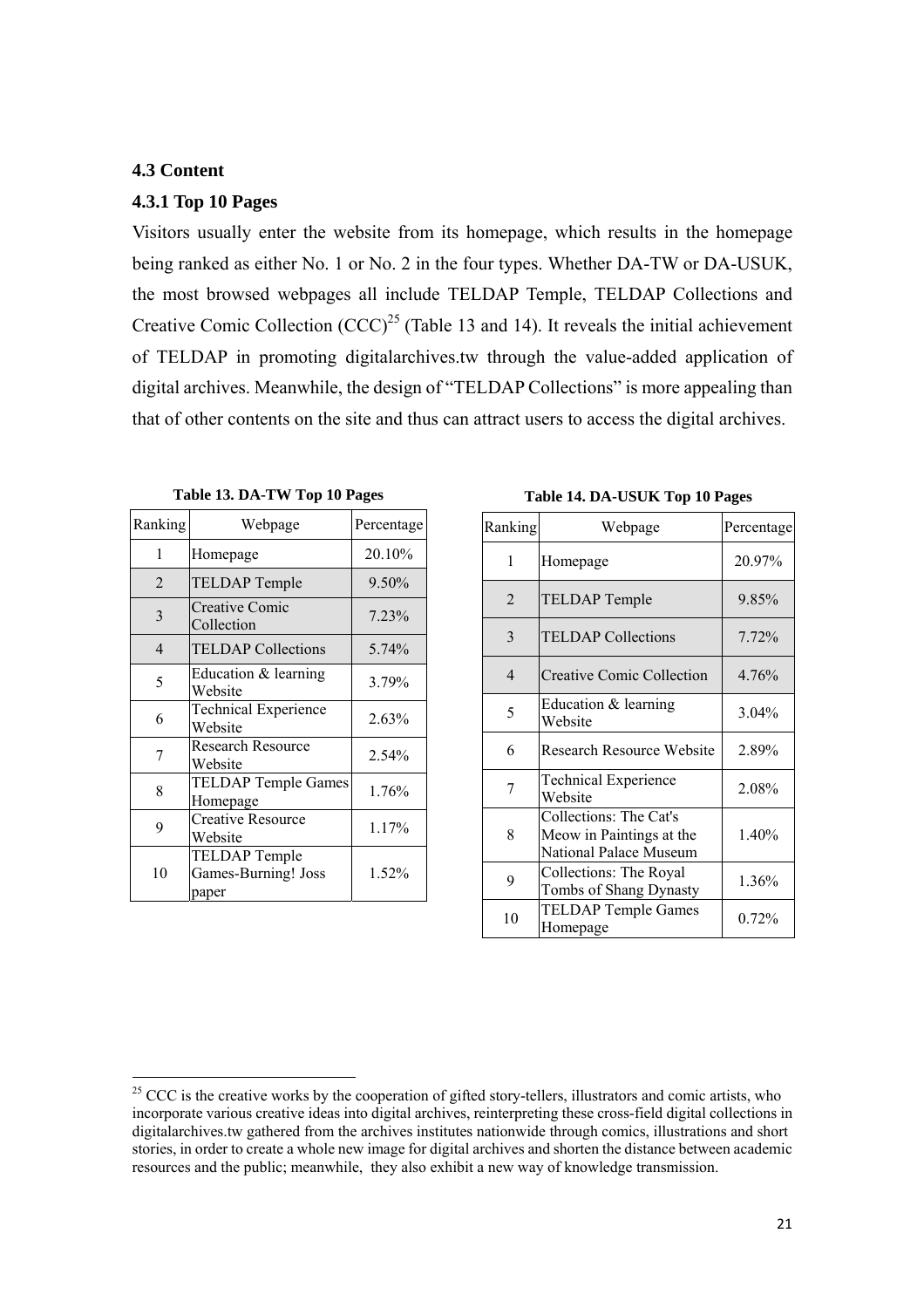The comparison between DT-USUK (Table 15) and DT-TW (Table 16) shows a great difference in user behavior. The most viewed webpage of DT-USUK is the one introducing a Taiwanese painter, Shih-chiao Lee, and the second most is the homepage. Moreover, among the top 10 viewed pages, in addition to Photo Gallery and its related pages, pages about the portraits of Chinese emperors and empresses, and the famous violin<sup>26</sup> made by Italian violinmaker, Giuseppe Guarneri, are all ranked in top 10. It could be concluded that visitors from US and UK are attracted not only by the oriental elements such as Taiwanese contemporary artists, beautiful scenery in Taiwan and Chinese emperors and empresses, but also by the collections in Taiwan concerning the West.

 In DT-TW, after the exclusion of website management pages that constitute half of the top 10, pages with the most views are Homepage, A Slice of Wonder and Facets of Taiwan that have the function of a homepage. The result indicates users from Taiwan do not have specific browsing preferences when accessing Digital Taiwan.

| Ranking        | Webpage                                                                      | Percentage |
|----------------|------------------------------------------------------------------------------|------------|
| 1              | In Memory of an Old Painter in Taiwan— Shih-Chiao Lee                        | $6.68\%$   |
| $\overline{2}$ | Homepage                                                                     | 2.77%      |
| 3              | The Beauty of TAIWAN (Views from FORMOSAT-2)                                 | $2.51\%$   |
| $\overline{4}$ | Photo Gallery - The Many Splendors of Taiwan (All<br>photos from GIO)        | $1.80\%$   |
| 5              | Chinese Emperors and Empresses                                               | $1.11\%$   |
| 6              | Photo Gallery - Enchanting Taiwan (All photos from GIO)                      | 0.96%      |
| 7              | Photo Gallery - Streets of Old (All photos from GIO)                         | $0.92\%$   |
| 8              | Photo Gallery - The New Face of Farming and Fishery (All<br>photos from GIO) | 0.83%      |
| 9              | Violin by Giuseppe Guarneri del Gesù, 1744 ex "Ole Bull"                     | 0.81%      |
| 10             | Photo Gallery                                                                | $0.77\%$   |

**Table 15. DT-USUK Top 10 Pages** 

 $\overline{a}$ 

<sup>&</sup>lt;sup>26</sup> This violin is now stored in Chi Mei Museum in Taiwan, which has collaborated with Department of Music and Graduate Institute of Ethnomusicology, National Taiwan Normal University since 2006 in the digitization of 63 famous violins stored in Chi Mei Museum, establishing the website of Digital Violin Archives Project of Chi Mei Museum.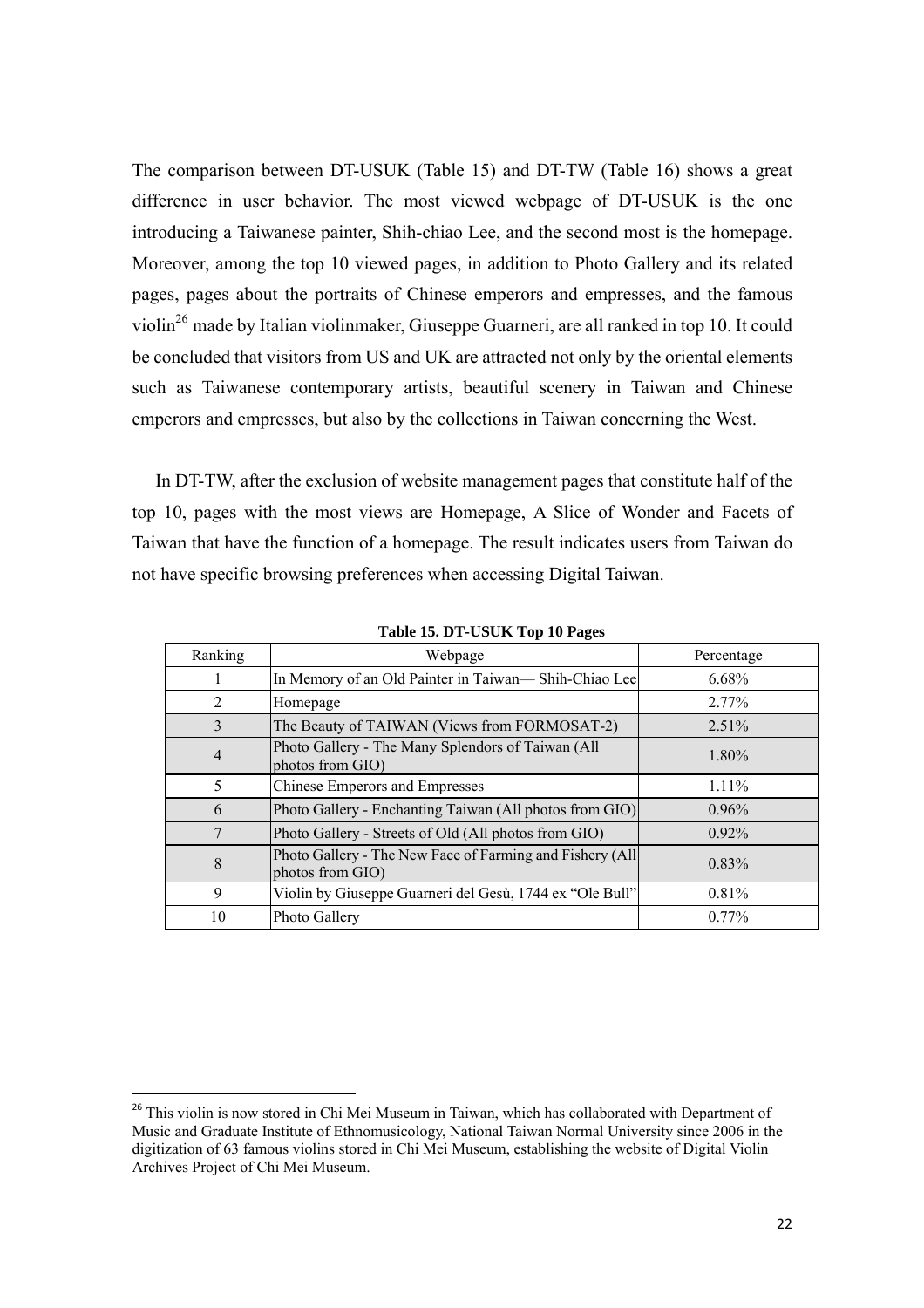| Ranking        | Webpage                       | Percentage |
|----------------|-------------------------------|------------|
|                | Homepage                      | 18.22%     |
| 2              | A Slice of Wonder             | 3.93%      |
| 3              | Website management page       | 2.03%      |
| $\overline{4}$ | Website management page       | 1.99%      |
| 5              | Facets of Taiwan              | 1.84%      |
| 6              | 3D Exhibition of TEES         | 1.38%      |
| 7              | Website management page       | 1.02%      |
| 8              | Website management login page | 0.93%      |
| 9              | Website management login page | 0.91%      |
| 10             | A Short Tour of the Portal    | 0.86%      |

**Table 16. DT-TW Top 10 Pages**

# **4.3.2 Top 10 Landing Pages**

Among the Top 10 Landing Pages of the four types, homepages are ranked as the first two for they are usually the first pages visitors connect to when entering the site. The percentages of DA-TW and DA-USUK accessing the site from the homepage are both more than 30% (Table 17 & Table 18). Besides the homepage, the Top 10 Landing Pages of the two types include TELDAP Temple, Collections and Creative Comic Collection (CCC), same as the Top 10 Pages. Nevertheless, after the top 4, the rest of the rankings of the two types are different from each other; for DA-TW, the pages about Taiwanese aboriginals are included, whereas DA-USUK tends to view contents about traditional Chinese history and culture, such as the famous paintings of National Palace Museum and the tomb culture of Shang Dynasty.

|                | Ranking Webpage                                                  | Percentage |
|----------------|------------------------------------------------------------------|------------|
| 1              | Homepage                                                         | 32.69%     |
| 2              | <b>TELDAP</b> Temple                                             | 19.09%     |
| 3              | <b>Creative Comic Collection</b>                                 | 14.37%     |
| $\overline{4}$ | <b>TELDAP Collections</b>                                        | $3.33\%$   |
| 5              | Education & learning Website                                     | 1.29%      |
| 6              | <b>Technical Experience Website</b>                              | 1.12%      |
| 7              | <b>Research Resource Website</b>                                 | $0.96\%$   |
| 8              | TELDAP Collections: The Clothing of Taiwan's Indigenous People   | $0.80\%$   |
| 9              | TELDAP Collections: The Handicraft of Taiwan's Indigenous People | $0.55\%$   |
| 10             | Project Overview                                                 | 0.55%      |

**Table 17. DA-TW Top 10 Landing Pages**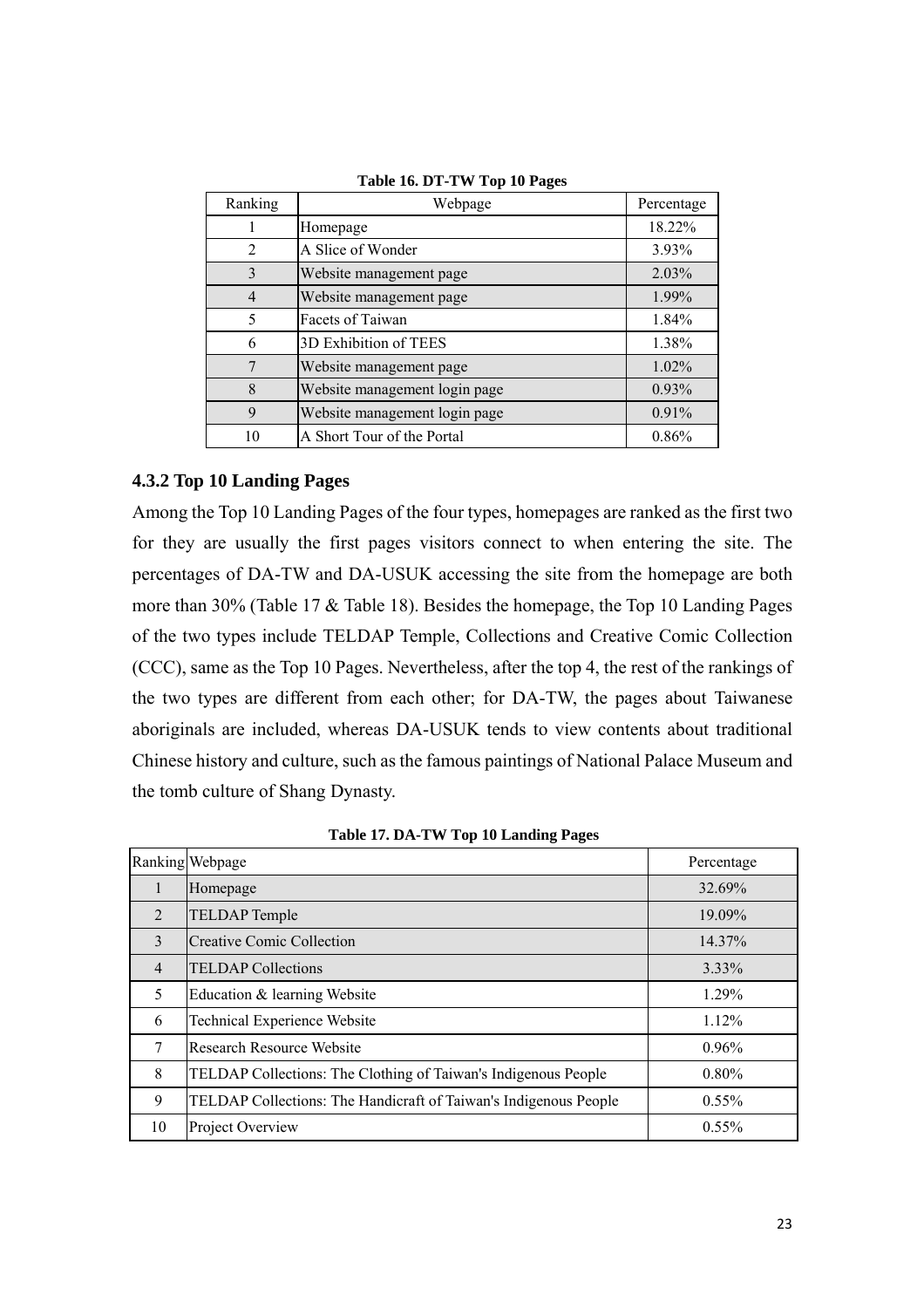| Ranking        | Webpage                                                                                   | Percentage |
|----------------|-------------------------------------------------------------------------------------------|------------|
|                | Homepage                                                                                  | 31.41%     |
| 2              | <b>TELDAP</b> Temple                                                                      | 15.78%     |
| 3              | <b>Creative Comic Collection</b>                                                          | 8.08%      |
| $\overline{4}$ | <b>TELDAP Collections</b>                                                                 | 6.67%      |
| 5              | Collections: The Cat's Meow in Paintings at the National Palace<br>Museum                 | 2.63%      |
| 6              | Collections: The Royal Tombs of Shang Dynasty                                             | 2.07%      |
|                | <b>Technical Experience Website</b>                                                       | 1.64%      |
| 8              | Research Resource Website                                                                 | 1.41%      |
| 9              | Education & learning Website                                                              | 1.22%      |
| 10             | TELDAP Collections: The Clothing of Taiwan's Indigenous<br>People-Men and Women's Clothes | 0.85%      |

**Table 18. DA-USUK Top 10 Landing Pages**

As for DT-USUK, each of the Top 10 Landing Pages occupies less than 10% (Table 19). The number one landing page is the one introducing the Taiwanese painter, Shih-chiao Lee, while the other pages in the ranking show a wide range in contents, such as the pictures of Taiwan, Chinese emperors and empresses, famous paintings from National Palace Museum and violins, displaying a wide variety of the landing pages of US and UK visitors. As for DT-TW, nearly 55% visitors enter the site from the homepage (Table 20). Except for 3D Exhibition of TEES that is ranked as the No. 2 landing page, each of the rest in the rankings occupies less than 1%, of which the traffic partly results from website management.

| Ranking | Webpage                                                                                 | Percentage |
|---------|-----------------------------------------------------------------------------------------|------------|
| 1       | In Memory of an Old Painter in Taiwan— Shih-Chiao Lee                                   | 9.89%      |
| 2       | Homepage                                                                                | $3.66\%$   |
| 3       | The Beauty of TAIWAN (Views from FORMOSAT-2)                                            | 3.16%      |
| 4       | Photo Gallery - The Many Splendors of Taiwan (All photos from GIO)                      | 2.17%      |
| 5       | Chinese Emperors and Empresses                                                          | 1.42%      |
| 6       | Violin by Giuseppe Guarneri del Gesù, 1744 ex "Ole Bull"                                | 1.15%      |
| 7       | Photo Gallery - Enchanting Taiwan (All photos from GIO)                                 | 1.09%      |
| 8       | Ivory Ball -Concentric ivory spheres carved in openwork with<br>cloud-and-dragon motifs | $1.05\%$   |
| 9       | The Cat's Meow in Paintings at the National Palace Museum                               | $1.00\%$   |
| 10      | The Glorious Violins — The Cremona School                                               | 0.93%      |

**Table 19 DT-USUK Top 10 Landing Pages**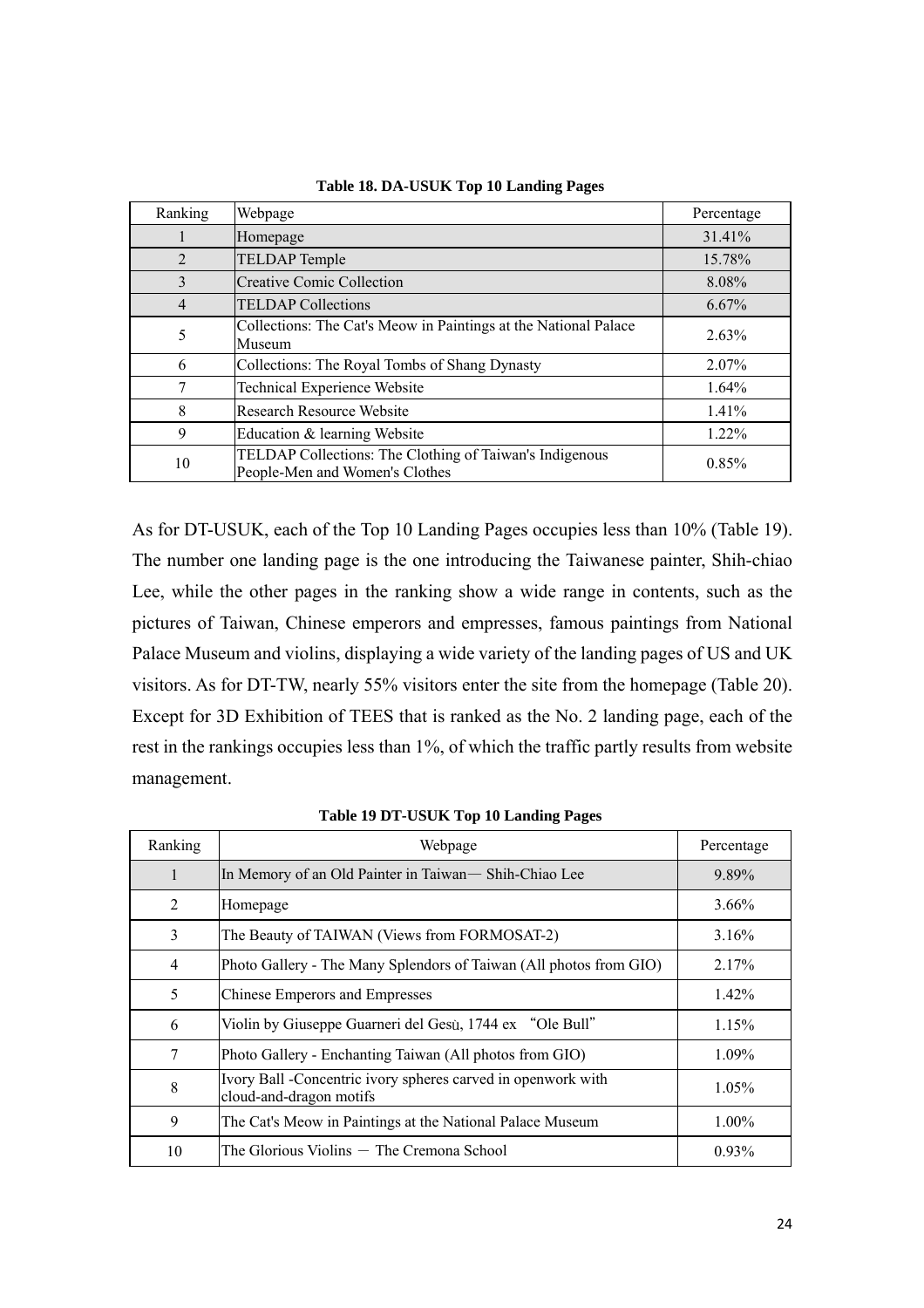| Ranking | Webpage                                         | Percentage |
|---------|-------------------------------------------------|------------|
|         | Homepage                                        | 54.62%     |
| 2       | 3D Exhibition of TEES                           | 3.19%      |
| 3       | A Slice of Wonder                               | 0.95%      |
| 4       | Facets of Taiwan                                | $0.95\%$   |
| 5       | Night Market                                    | 0.95%      |
| 6       | Website management login page                   | $0.63\%$   |
| 7       | Website management page                         | $0.56\%$   |
| 8       | Files of the Taiwan Sotokufu (Taiwan Historica) | $0.42\%$   |
| 9       | A Short Tour of the Portal                      | 0.42%      |
| 10      | The Beauty of TAIWAN (Views from FORMOSAT-2)    | 0.42%      |

**Table 20 DT-TW Top 10 Landing Pages**

# **4.3.3 Top 10 Exit Pages**<sup>27</sup>

 $\overline{a}$ 

24% visitors of DA-TW exit the site from Homepage (Table 21), and the following two pages are TELDAP Temple and Creative Comic Collection, whose percentages are 17.76% and 13.1% respectively, the same as the rankings in the Top 10 Pages, while each of the rest is less than 4%. In addition, the exit rate is higher for the webpages written in Flash<sup>28</sup>, for they introduce the achievements of digital archives by means of games, and visitors usually exit the site after playing those games, resulting in a higher exit rate. As for Creative Comic Collection, the exit rate is higher because its content focuses on specific topics of comics and animation, and visitors would exit the site right after viewing the subjects that they are interested in.

 $27$  "Exit Page" is the last page that visitors connect to before leaving the websites.

<sup>&</sup>lt;sup>28</sup> TELDAP Temple, TELDAP Collections: The Handicraft of Taiwan's Indigenous People, TELDAP Temple Games-Burning! Joss paper, and TELDAP Collections: The Clothing of Taiwan's Indigenous People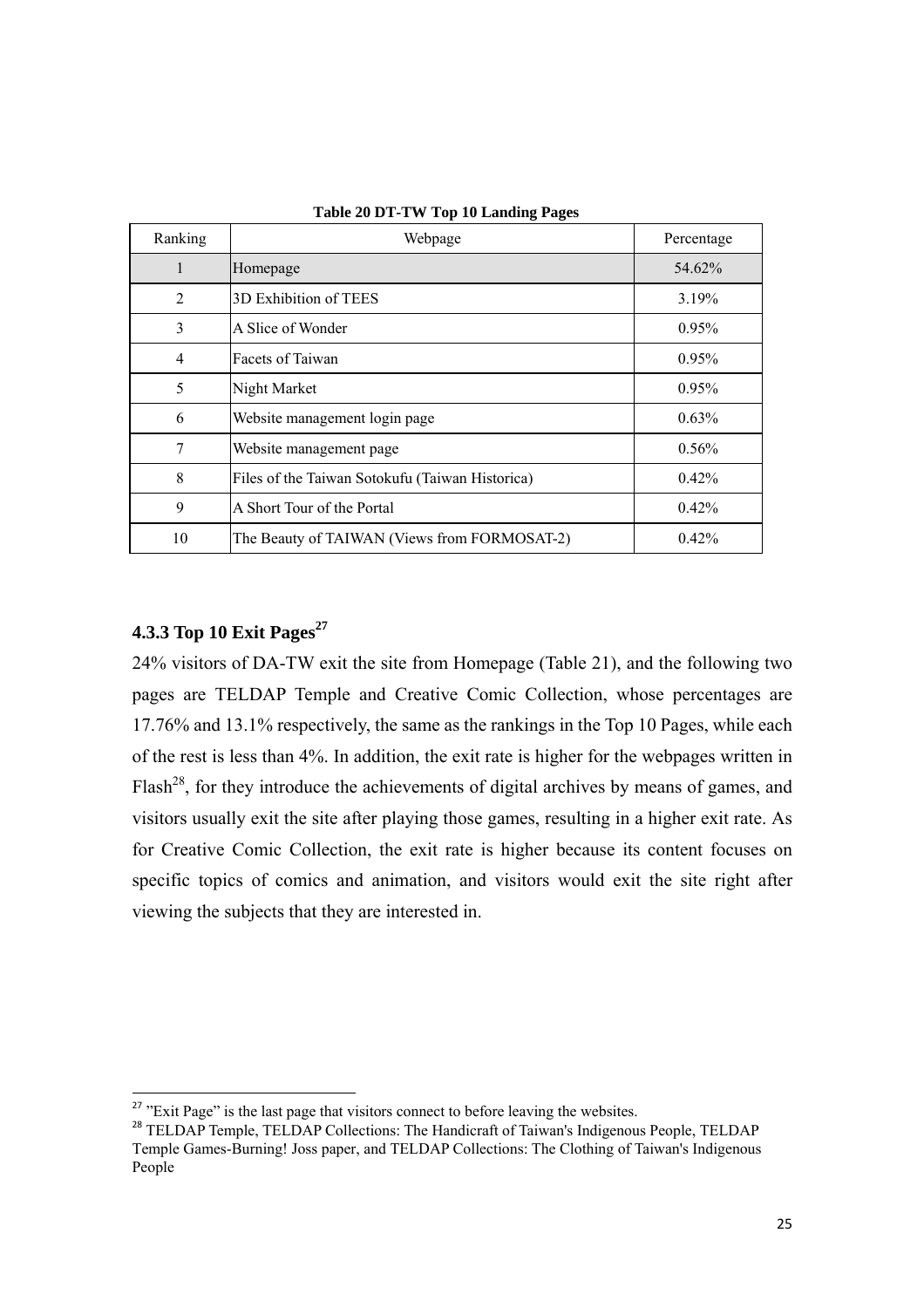| Ranking        | Webpage                                                             | Exits <sup>29</sup> | $%$ Exits <sup>30</sup> |
|----------------|---------------------------------------------------------------------|---------------------|-------------------------|
| 1              | Homepage                                                            | 24.00%              | 35.80%                  |
| $\overline{2}$ | <b>TELDAP</b> Temple                                                | 17.76%              | 57.53%                  |
| 3              | <b>Creative Comic Collection</b>                                    | 13.01%              | 54.00%                  |
| $\overline{4}$ | <b>TELDAP</b> Collections                                           | $3.65\%$            | 19.07%                  |
| 5              | Technical Experience Website                                        | 1.76%               | 20.08%                  |
| 6              | Education & learning Website                                        | 1.19%               | 9.44%                   |
| 7              | <b>Research Resource Website</b>                                    | 1.13%               | 13.40%                  |
| 8              | TELDAP Collections: The Handicraft of<br>Taiwan's Indigenous People | 0.78%               | 32.21%                  |
| 9              | TELDAP Temple Games-Burning! Joss<br>paper                          | 0.78%               | 26.09%                  |
| 10             | TELDAP Collections: The Clothing of<br>Taiwan's Indigenous People   | 0.71%               | 36.21%                  |

**Table 21. DA-TW Top 10 Exit Pages** 

In DA-USUK, the Top 3 Landing Pages are the same as those in DA-TW, which are the Homepage, TELDAP Temple and Creative Comic Collection (Table 22), but with higher exit rates. It should be noted that the exit rates of more than half of the pages exceed 50%, for which the reason may be that US and UK visitors access the site with interests in particular topics $31$ , so after viewing the information offered on the pages, they have reached their aims of visit; besides, there are no related links for visitors to gain further information, which leads to their exits as well.

 $\overline{a}$ 

 $29$  Exits: The percentage of all visitors exitting the site from this page

<sup>&</sup>lt;sup>30</sup> %Exit: The percentage of site exits that occurred from this page, which means the proportion of visitors exitting the site from this page among all that have viewed this page. The higher the rate is, the more possible that visitors would exit the site directly after viewing this page. The reason might be they have already achieved the aim of visit, or the web page information does not meet their needs.

 $31$  For example, the famous paintings in National Palace Museum, the tomb culture in Shang Dynasty and the stories about Dutch and Spanish colonization of Taiwan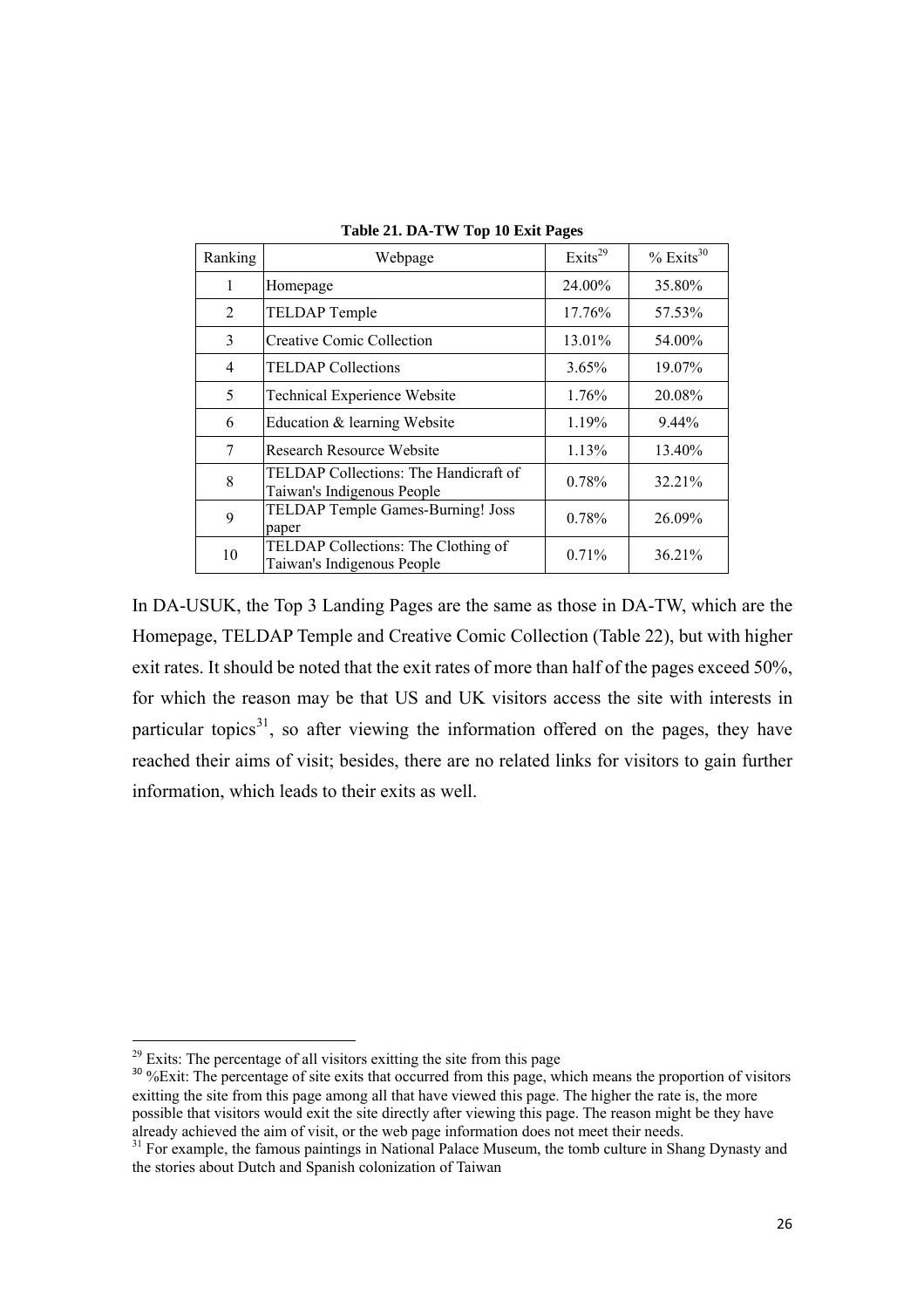| Ranking | Webpage                                                                   | Exits  | % Exits |
|---------|---------------------------------------------------------------------------|--------|---------|
| 1       | Homepage                                                                  | 25.45% | 48.78%  |
| 2       | <b>TELDAP</b> Temple                                                      | 14.88% | 62.84%  |
| 3       | Creative Comic Collection                                                 | 7.37%  | 62.30%  |
| 4       | <b>TELDAP</b> Collections                                                 | 6.06%  | 53.72%  |
| 5       | Collections: The Cat's Meow in Paintings at the<br>National Palace Museum | 2.68%  | 77.03%  |
| 6       | Collections: The Royal Tombs of Shang<br>Dynasty                          | 1.97%  | 58.33%  |
| 7       | Technical Experience Website                                              | 1.83%  | 35.45%  |
| 8       | Education & learning Website                                              | 1.36%  | 18.01%  |
| 9       | <b>Research Resource Website</b>                                          | 1.08%  | 15.03%  |
| 10      | Zeelandia $1661^{32}$                                                     | 0.89%  | 70.37%  |

**Table 22. DA-USUK Top 10 Exit Pages** 

As for DA-USUK, the percentages of the Top 10 Exit Pages are all less than 10% (Table 23), which shows that US and UK visitors have a variety of ways to exit the website, not just concentrated on a single page. But the exit rates of the Top 10 are all above 50%, which might be because there are no related links between these pages and other pages in the website, and visitors would leave the site after viewing the information offered on the pages.

| Ranking        | Webpage                                                       | Exits    | $%$ Exits |
|----------------|---------------------------------------------------------------|----------|-----------|
|                | In Memory of an Old Painter in Taiwan— Shih-Chiao Lee         | 9.89%    | 73.97%    |
| $\overline{2}$ | The Beauty of TAIWAN (Views from FORMOSAT-2)                  | 3.15%    | 61.78%    |
| 3              | Homepage                                                      | 2.95%    | 53.54%    |
| 4              | Photo Gallery - The Many Splendors of Taiwan (All photos from | 2.17%    | 60.38%    |
|                | GIO)                                                          |          |           |
| 5.             | <b>Chinese Emperors and Empresses</b>                         | 1.36%    | 61.07%    |
| 6              | Photo Gallery - Enchanting Taiwan (All photos from GIO)       | $1.14\%$ | 59.29%    |
| 7              | Violin by Giuseppe Guarneri del Gesù, 1744 ex "Ole Bull"      | $1.07\%$ | 66.32%    |
| 8              | The Cat's Meow in Paintings at the National Palace Museum     | 0.98%    | 65.17%    |
| 9              | Ivory Ball -Concentric ivory spheres carved in openwork with  | $0.93\%$ | 62.50%    |
|                | cloud-and-dragon motifs                                       |          |           |
| 10             | The Glorious Violins - The Cremona School                     | $0.92\%$ | 72.00%    |

**Table 23. DT-USUK Top 10 Exit Pages** 

 $\overline{a}$ 

 $32\degree$ Zeelandia 1661" presents in Flash animation the stories about Dutch colonization of Taiwan by combining elements of historical stories, creative scripts and digital archives.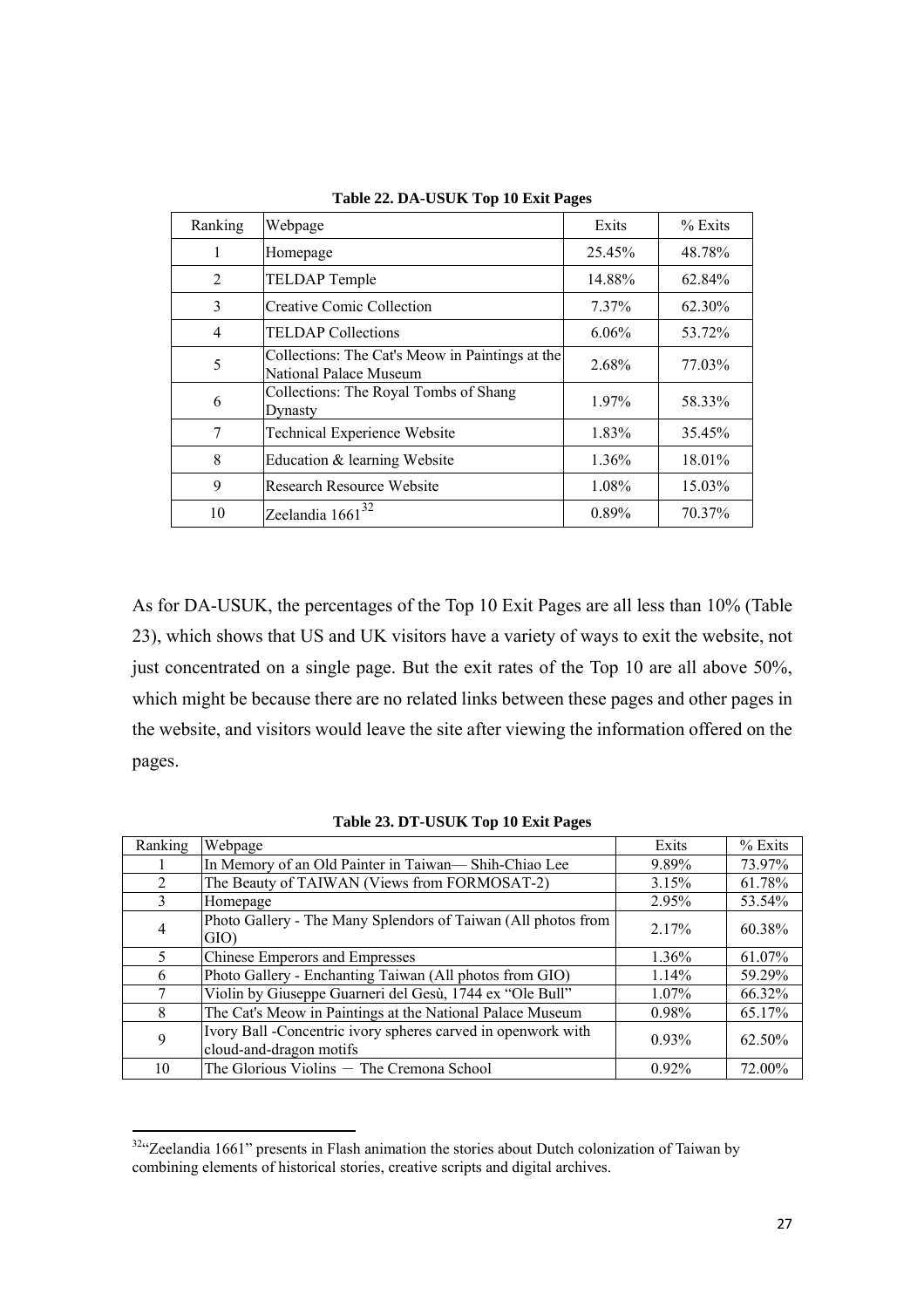Among the DT-TW Top 10 Exit Pages listed in Table 24, Homepage is ranked as the highest for nearly 40% visitors exit the site from this page, while the percentages of other pages in the rankings are all lower than 3.5%. There are three pages with exit rates higher than 50%, of which "3D Exhibition of TEES" are Flash pages introducing stories about the collections planned by four archives institutes<sup>33</sup> in cooperation. Visitors would leave the site to look for more information after watching the Flash, resulting in the higher exit rate. As for the pages of "TELDAP Collections: National Taiwan University" and "Night Market," both of them provide external links, so visitors might be directed to other pages through these links after reading the introduction, leading to a higher exit rate.

|                | Ranking Webpage                                | Exits    | $%$ Exits |
|----------------|------------------------------------------------|----------|-----------|
|                | Homepage                                       | 39.19%   | 54.51%    |
| 2              | 3D Exhibition of TEES                          | $3.40\%$ | 58.25%    |
| 3              | A Short Tour of the Portal                     | 1.20%    | 33.20%    |
| $\overline{4}$ | A Slice of Wonder                              | $1.14\%$ | $6.86\%$  |
| 5              | Facets of Taiwan                               | 1.08%    | 13.87%    |
| 6              | Website management page                        | $0.77\%$ | $9.11\%$  |
| 7              | TELDAP Collections: National Taiwan University | $0.53\%$ | 50.00%    |
| 8              | Night Market                                   | $0.50\%$ | 66.00%    |
| 9              | Exhibition                                     | 0.45%    | 12.77%    |
| 10             | <b>LATEST NEWS</b>                             | $0.44\%$ | 16.67%    |

**Table 24. DT-TW Top 10 Exit Pages** 

### **4.4 Preliminary Findings**

 $\overline{a}$ 

From the above data, we find that the target audience of digitalarchives.tw are those from Taiwan or Chinese-speaking visitors from other areas, for the website content is mainly displayed in Chinese with its aiming to be an exhibition platform of digitized achievements for the public access. Though DA-TW has the highest traffic amount among the four types, which means digitalarchives.tw successfully attracts its target audience, the average duration of visit is less than one minute. Therefore, how to keep the target audience and lengthen their visiting time on the site, even turning them into loyal users who return repeatedly, would be one of the problems faced by digitalarchives.tw

<sup>&</sup>lt;sup>33</sup> The four institutes are The Institute of History and Philology (IHP) of Academia Sinica, The Biodiversity Research Center of Academia Sinica, National Taiwan University and National Museum of Natural Science. Their contents include The Tatara Boat, The Earthenware, The Earthquake Fish and The Shovel Bug.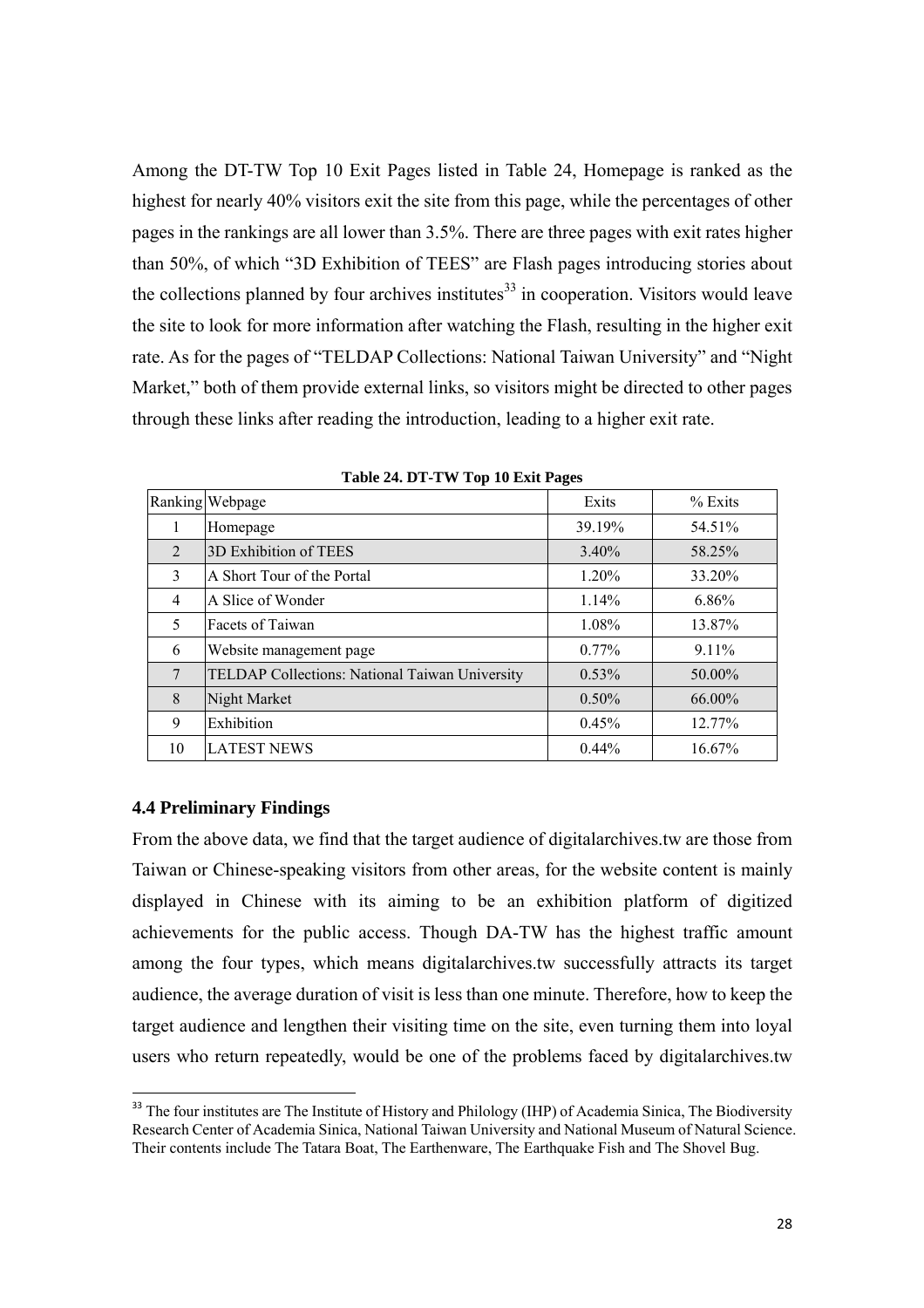concerning its development strategy. Moreover, although TELDAP Temple and CCC are highly ranked in the Top 10 Pages of digitalarchives.tw, the exit rates of these two pages focusing on games, comics and animation, are also high in Top 10 Exit Pages. More than half of the visitors leave digitalarchives.tw right after browsing the pages. Therefore, while new ways such as Flash games, value-added applications and multimedia are added to the traditional text-based form in presenting the webpages to attract more visitors, it is also significant to provide internal links on the pages to increase the depth and width of the content, in order to prevent visitors from leaving the site after finishing the games.

Mainly displayed in English, Digital Taiwan aims to be "the window of information circulation for international users to retrieve and inquire the results of digital archives in Taiwan." As a result, non-Chinese speaking visitors outside of Taiwan are its target audience. However, with respect to the amount of visits, length of visit or the number of page views, DT-USUK still has room for improvement. Its returning rate is not high, and one-time visits constitute the majority, with 93% visitors being newcomers; also, the traffic of direct connection is very low. All the above phenomena demonstrate that Digital Taiwan fails to turn its target audience into loyal users, for most of them connect to the page only for the purpose of picture searching. They leave the site soon after viewing the pictures and captions, and are not likely to visit again. Accordingly, it is the primary task to design the contents that would appeal to US and UK visitors and increase their returning rate.

### **5. Suggestion**

### **5.1 Traffic Strategies**

Observing the two portal websites of TELDAP, digitalarchives.tw and Digital Taiwan via the indicators of the "Visitors" category, the indicator of "Map Overlay" shows the effectiveness in the internationalization strategy of TEDLAP. As for Digital Taiwan, though it indeed attracts overseas visitors more than twice of Taiwanese visitors to access the site (Figure 6), it still fails to draw a great number of overseas visitors. DA-TW is more than fifteen times as many as DT-USUK in the number of visits (Table 2). With "traffic strategies," digitalarchives.tw successfully appeals to more visitors; from its "TELDAP Temple" being highly ranked among the Top 3 in the rankings such as Top 10 Search Keywords and Top 10 Pages, the effectiveness of these strategies is manifested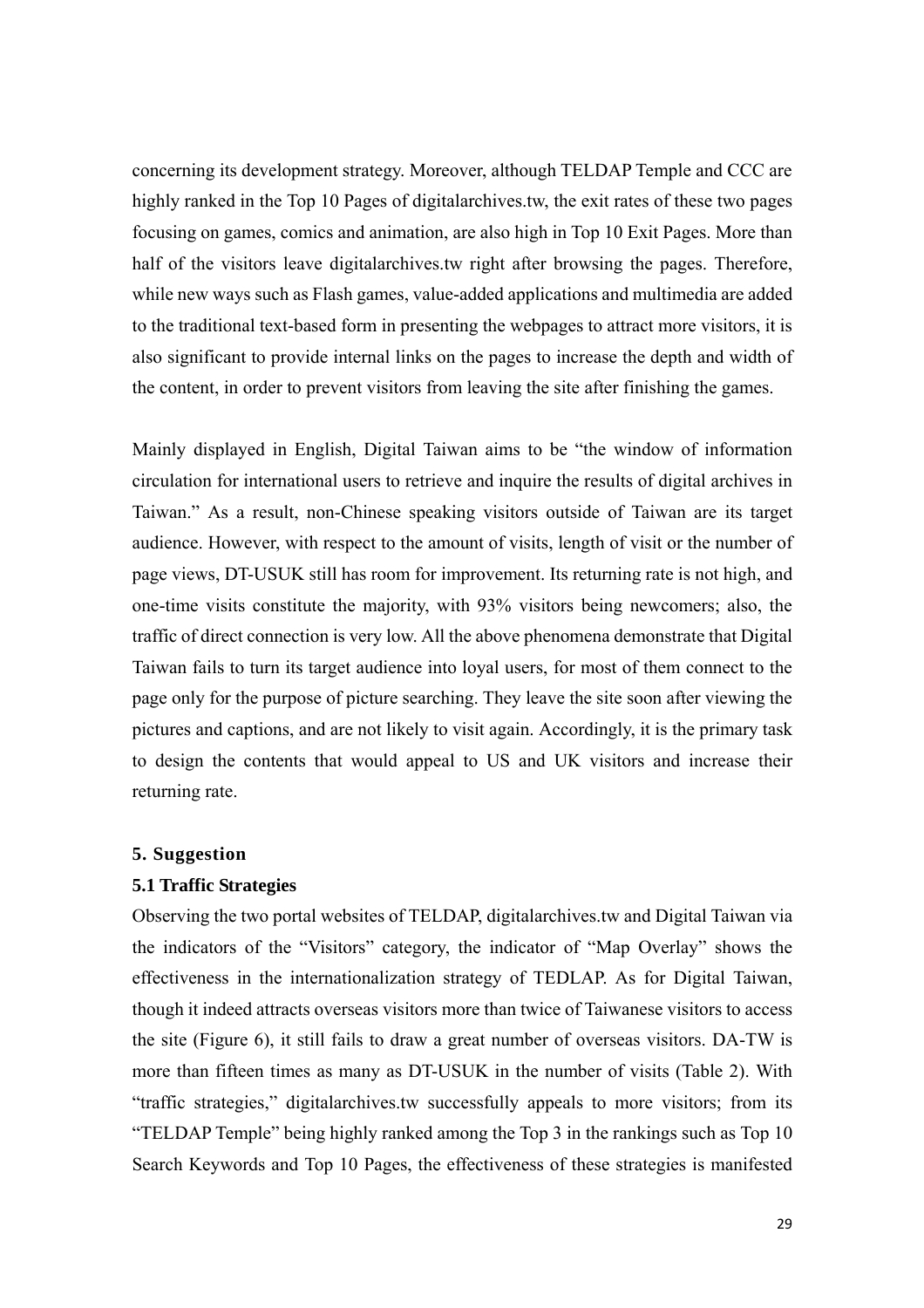and could act as a model for the promotion of Digital Taiwan.

The main concept of "traffic strategies" is to make the website more accessible, in order to increase its traffic. The methods digitalarchives.tw adopts are as follows:

### **(1) Search Engine Optimization**

The data of traffic sources in DT-USUK demonstrates that most US and UK visitors connect to Digital Taiwan through search engines for the purpose of picture searching. Consequently, we could make more detailed descriptions about the ALT attributes of photos when editing the web pages, or add some keywords when naming image files to increase the possibilities for the pictures to be found. For example, the original file name of the image of Gueishan Island  $34$ , hp-0120270072-i.jpg, could be changed into "Gueishan-Island.jpg"; or the popular keywords (such as TELDAP Temple and carlo bergonzi violin) could be put into the HEAD of web pages, so that the visitors are more likely to find the website.

### **(2) Website Recommendations**

The data of DA-TW shows (Table 4) that many users connect to the portal site via the recommendation links on other sites or blogs. For instance, the archived result of this program is transformed into "Creative Comic Collection" and advertised on the ACG website, Komica<sup>35</sup>, and the visitor sources are thus expanded. Another way to increase the website traffic is to make use of Social Network System (SNS). Most US and UK visitors connect to Digital Taiwan via Referring Site links. Therefore, we could introduce the rich website content by using some popular SNS at present, such as Plurk for Taiwanese visitors, Twitter and Facebook for US and UK visitors. Meanwhile, with the highly interactive feature of SNS, we could also respond to visitors' feedback or suggestions promptly.

### **(3) Media Exposure**

Digitalarchives.tw increases its visibility and website traffic by participating in large-scale exhibitions, publication promotion, demonstration speeches and other

l

<sup>&</sup>lt;sup>34</sup> http://culture.teldap.tw/culture/index.php?option=com\_content&task=view&id=286&Itemid=188

<sup>&</sup>lt;sup>35</sup> http://www.komica.org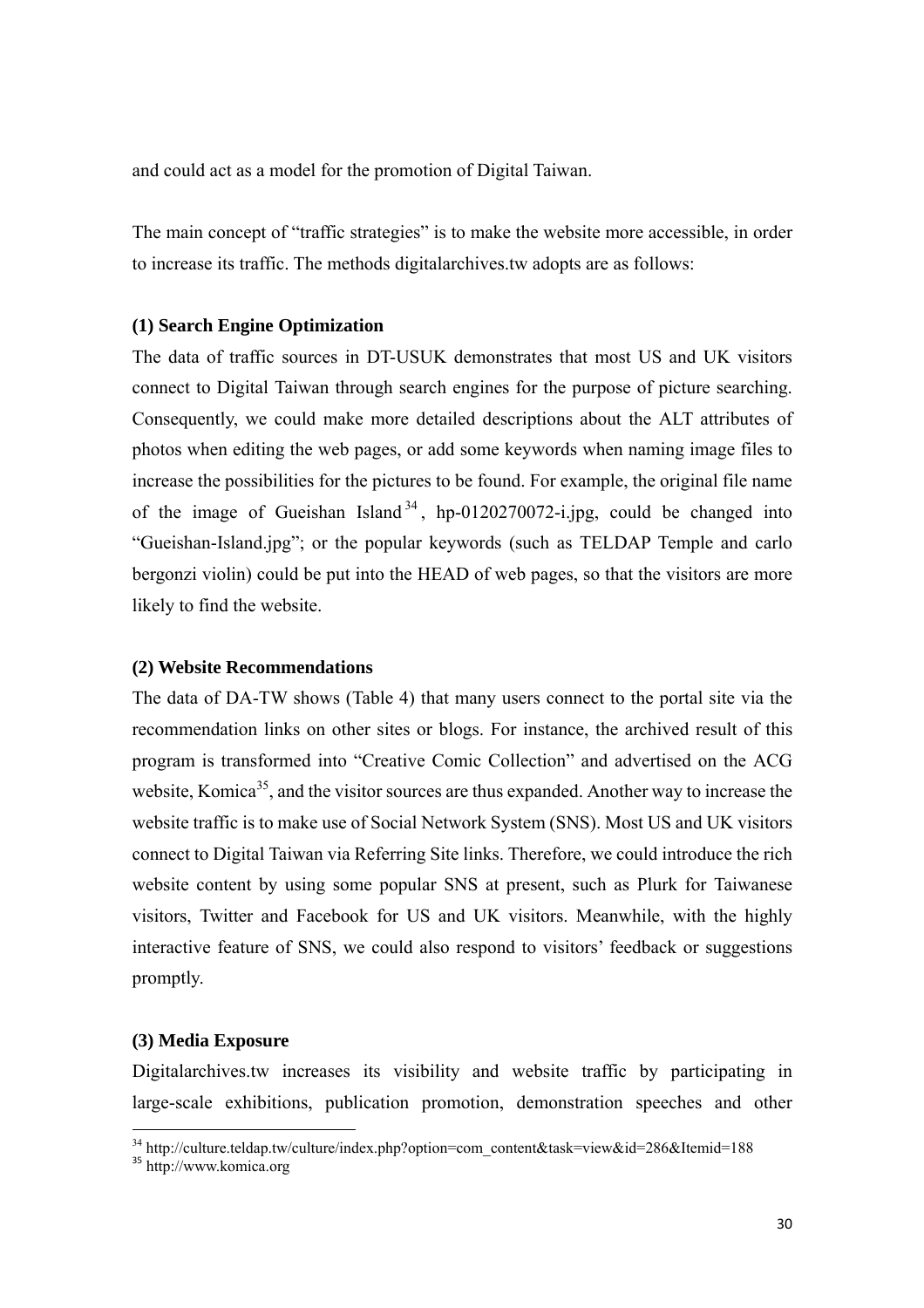methods of media exposure. The analysis of Visits (Figure 3) and Average Page Views by Day (Figure 8) of DT-USUK indicates that through the promotion in international conferences and the effect of news events, the website traffic could increase greatly, which shows the promotion of activities could indeed help amplify the traffic of the virtual Internet world.

### **5.2 Content**

 $\overline{a}$ 

Although the traffic strategies are helpful in enhancing website usability, "content" is the real inducer that prompts users to access the site. Both the Duration of Visit (Figure 5) and the Returning Rate (Figure 7) indicate the content of digitalarchives.tw and Digital Taiwan could not attract visitors to use the two sites thoroughly and repeatedly. We have the following suggestions for the future planning of both sites based on the searching behavior of users shown by some indicators in Section Four:

### **(1) To increase the content that target users are interested in**

Analyses of DA-USUK Top 10 Pages, DT-USUK Top 10 Viewed Pages and DT-USUK Top 10 Search Keywords manifest visitors' need to know more about Taiwanese culture, but the information provided by the sites is unable to satisfy them. Here we list out three kinds of contents US and UK visitors show more interest in: 1) images of Taiwan; 2) Oriental elements, such as Chinese emperors and ancient Chinese history; 3) Western items they are familiar with, such as violins. Consequently, in the future strategy of website development, we could adjust and add these contents favored by US and UK visitors, which will not only increase the visiting rate, but also lengthen the duration of visit on the site, making the number of page views grow, in order to achieve the goal of raising the international visibility of Taiwanese digital archives. Moreover, US and UK visitors show great interest in the images about the beauty of Taiwan provided by Government Information Office. Therefore, when choosing the results of digital archives and devising the strategy of multilingualization, we could consider the website "Exhibition of Cyber Island, Taiwan,"36 which has plenty of images about Taiwan, as our source of materials in enriching the content of Digital Taiwan, and introduce to overseas

<sup>&</sup>lt;sup>36</sup> The "Exhibition of Cyber Island, Taiwan" (ECIT) is an interactive platform for private individuals or workshops that wish to share their collections or artistic work online. The content of the platform comprises impressions of the Taiwan local cultural and natural landscape, records of social events, memories of the past, depictions of everyday life, and creative art pieces. (http://cyberisland.teldap.tw/en-us/index.htm)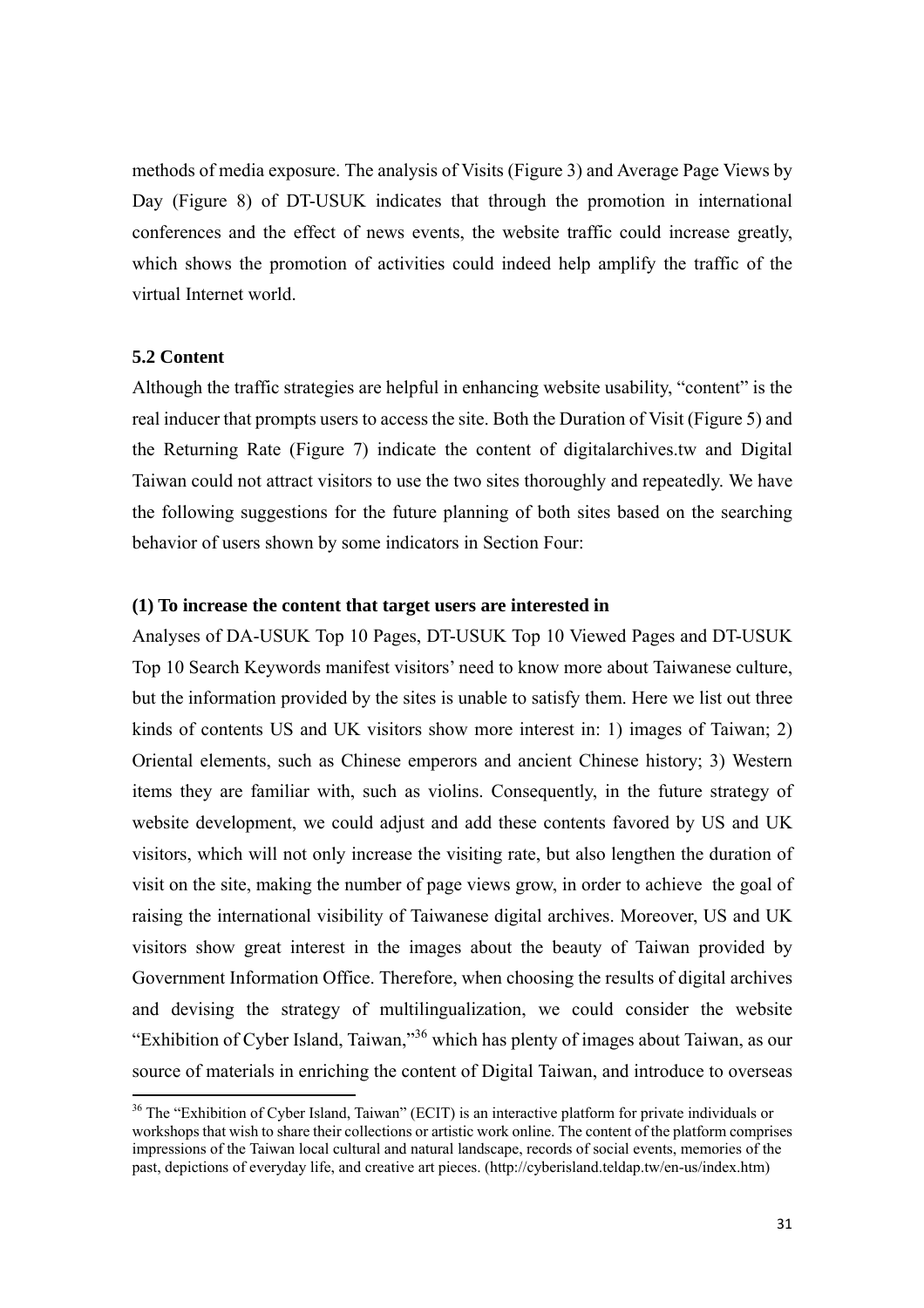visitors about the beauty of Taiwan from a more local perspective.

### **(2) To design the interactive web pages**

For digitalarchives.tw, visitors from Taiwan prefer the interactive web pages made in Flash, such as TELDAP Temple. With regard to the future strategy of developing digitalarchives.tw, we could design more web pages of this type, presenting the rich achievement of digital archives in Taiwan in an interesting, interactive way.

### **(3) To improve web page structure**

According to the exit rate (Table 21), half visitors would exit digitalarchives.tw after viewing "TELDAP Temple" and "Creative Comic Collection." The main reason may be that the planning of internal and external links of these two web pages fails to effectively direct visitors to continue browsing the site. Therefore, we suggest improving the website structure by adding more internal links on the pages of higher exit rates in order to keep visitors staying in the site; or, we could add more external links, directing visitors to other websites related to digital archives for more information.

### **6. Conclusion**

When facing users with different languages and cultures, we have to adjust website management strategies of digital libraries. The multilingualization of digital libraries is not simply equal to translating the content of local language into foreign language; instead, the users' reading habits and preferences should be taken into account to meet the needs of different language users, and the selection of contents as well as web page designs should be modified accordingly. Table 25 is the strategic suggestions for different types of sites and visitors, proposed by this research based on all the data collection and analyses.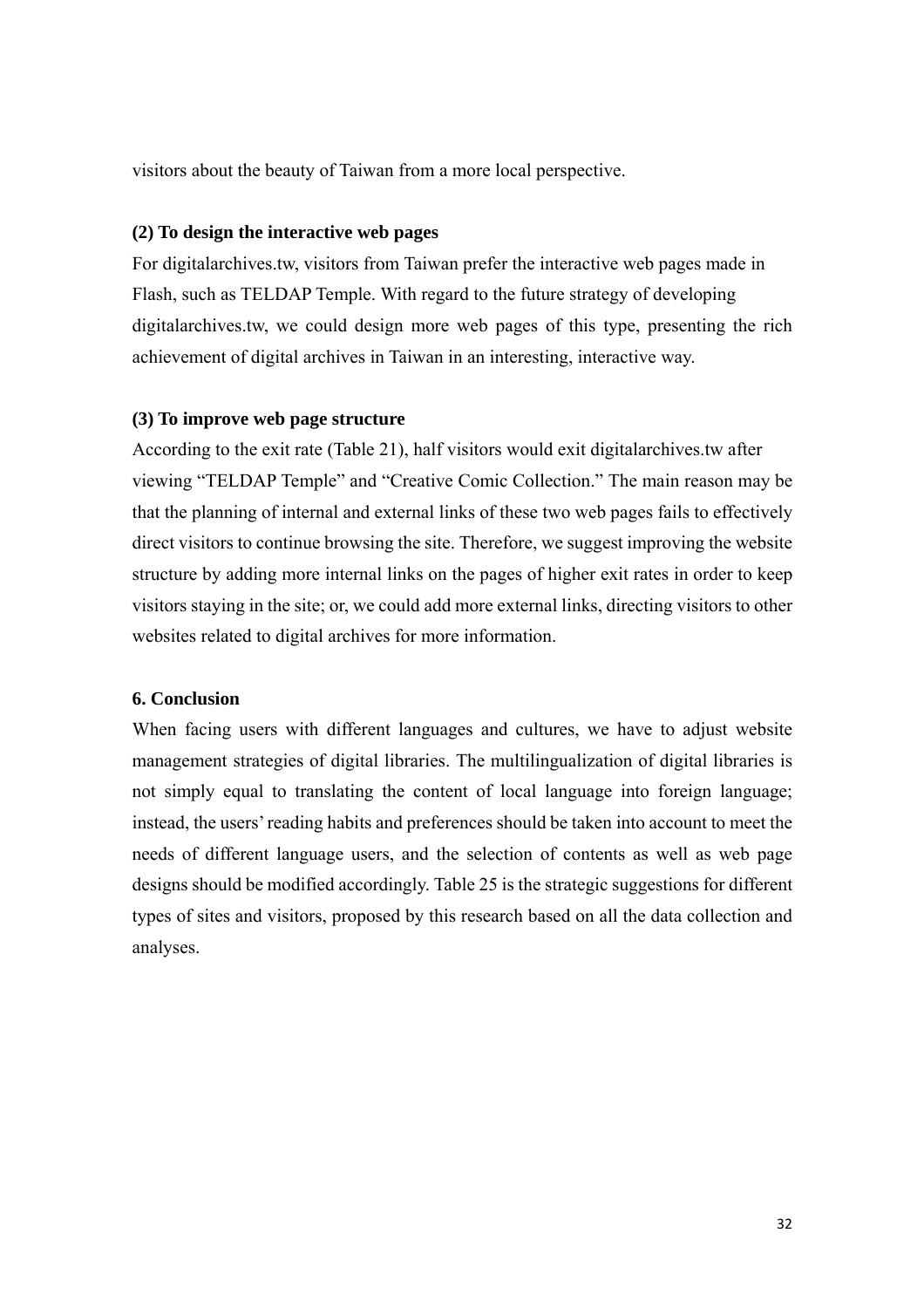|                                          | digitalarchives.tw                                                                                                                                                                                                                                                                                                                                                                                                                                     | <b>Digital Taiwan</b>                                                                                                                                                                                                                                                                                                                                                                                                                                                                                                                                                                                                               |
|------------------------------------------|--------------------------------------------------------------------------------------------------------------------------------------------------------------------------------------------------------------------------------------------------------------------------------------------------------------------------------------------------------------------------------------------------------------------------------------------------------|-------------------------------------------------------------------------------------------------------------------------------------------------------------------------------------------------------------------------------------------------------------------------------------------------------------------------------------------------------------------------------------------------------------------------------------------------------------------------------------------------------------------------------------------------------------------------------------------------------------------------------------|
| <b>Visitors from</b><br><b>Taiwan</b>    | • Traffic Strategies<br>$\triangledown$ use keywords to carry out search engine<br>optimization<br>$\triangledown$ increase the website recommendation<br>links, such as the promotion via SNS<br>(Plurk, Facebook)<br>• Content<br>$\boxtimes$ design the interactive web pages, such<br>as those made in Flash<br>$\triangledown$ increase the content that target users are<br>interested in, such as content related with<br>Taiwanese aboriginals | • Traffic Strategies<br>$\boxtimes$ use keywords to carry out search<br>engine optimization<br>$\bullet$ Content<br>$\boxtimes$ design the interactive web pages, such<br>as those made in Flash                                                                                                                                                                                                                                                                                                                                                                                                                                    |
| <b>Visitors from</b><br><b>US and UK</b> | • Traffic Strategies<br>$\triangledown$ use keywords to carry out search engine<br>optimization<br>$\triangledown$ increase the website recommendations<br>links, such as collaborating with<br>Government Information Office to<br>promote websites to overseas users.<br>• Content<br>$\triangledown$ increase the content that target users are<br>interested in, such as Taiwanese<br>aboriginals, emperors, ancient Chinese<br>history and so on. | • Traffic Strategies<br>$\triangledown$ use keywords to carry out search<br>engine optimization, such as increasing<br>the possibilities for images to be found by<br>changing their file names and ALT<br>attributes<br>$\triangledown$ increase the website recommendation<br>links, such as the promotion via SNS<br>(Twitter, Facebook)<br>$\bullet$ Content<br>$\triangledown$ increase the content that target users<br>are interested in, such as images of<br>Taiwan, Oriental elements, Western items<br>and so on.<br>$\triangledown$ improve the web page structure by<br>adding both the internal and external<br>links |

**Table 25. Strategic suggestions about digitalarchives.tw and Digital Taiwan** 

By using Log Analysis to observe and analyze website users of different languages, we could understand not only how users access website information but also the sources of website traffic. Besides being helpful in improving the website structure and organization, Log Analysis is also beneficial when devising the strategies of website marketing and promotion. It is indeed a good helper in discussions on website management strategies and structure planning.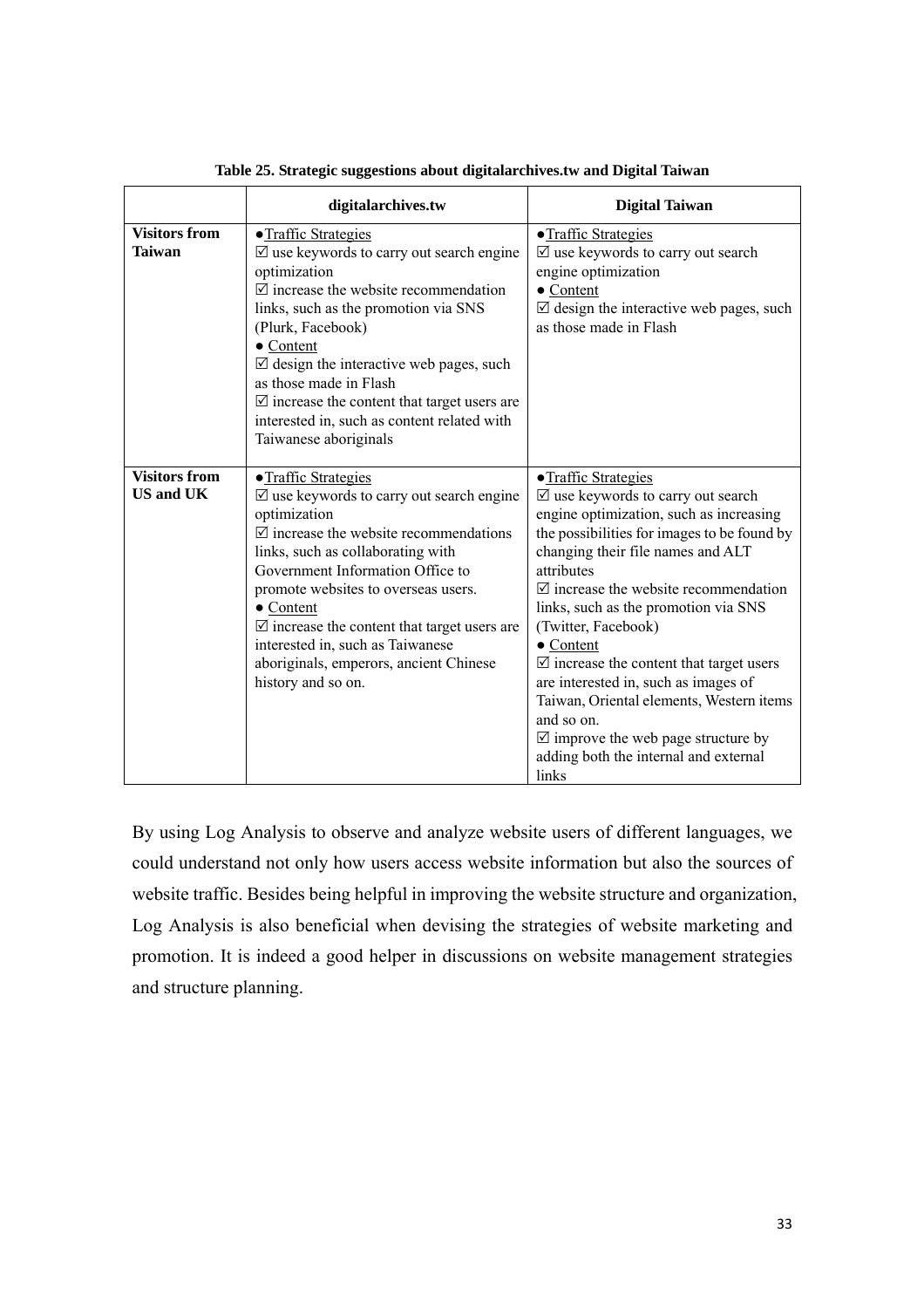### **References**

- Borgman, C. L. (2000) *From Gutenberg to the Global Information Infrastructure: Access to Information in the Networked World*. Cambridge, MASS: MIT Press.
- Borgman, C. L. and Rasmussen, E. (2005) "Usability of Digital Libraries in a Multicultural Environment." In *Design and Usability of Digital Libraries: Case Studies in the Asia Pacific* (Theng and Foo eds.), 270-284. Idea Group Inc.
- Covey, D. T. (2002) *Usage and Usability Assessment: Library Practices and Concerns*. Washington DC: Digital Library Federation.

Google Analytics Help http://www.google.com/support/analytics

- Huang, Mu-hsuan et al. (2008) "A Study of Digital Archive Websites Evaluation: From the Perspectives of Webmetrics and Log Analysis (in Chinese)" Result Specification Document of NSC project, NSC 96-2422-H-002-016. Taipei: Department and Graduate Institute of Library and Information Science, National Taiwan University.
- Huang, Shihong, and Tilley Scott (2001) "Issues of Content and Structure for a Multilingual Web Site." In *Proceedings of SIGDOC 2001*, 103-110.
- Jansen, Bernard J. (2006). "Search log analysis: What it is, what's been done, how to do it." *Library & Informational Science Research*, 28, 407-432.
- Jones, S., Cunningham, S. J., McNab, R. & Boddie, S. (2000) "A Transaction Log Analysis of a Digital Library." *International Journal on Digital Libraries*, 3, 152-169.
- Keegan, T. T., and Cunningham, S. J. (2005) "Language Preference in a Bi-language Digital Library." In *Proceedings of JCDL 2005*, 174-175.
- Li, Zong-Kun (ed.) (2008) *Taiwan e-Learning and Digital Archives Program 2008-2009*. Sponsored by National Science Council. Published by TELDAP.
- Nielsen, J. (2000) Design Web Usability. Indianapolis: New Riders.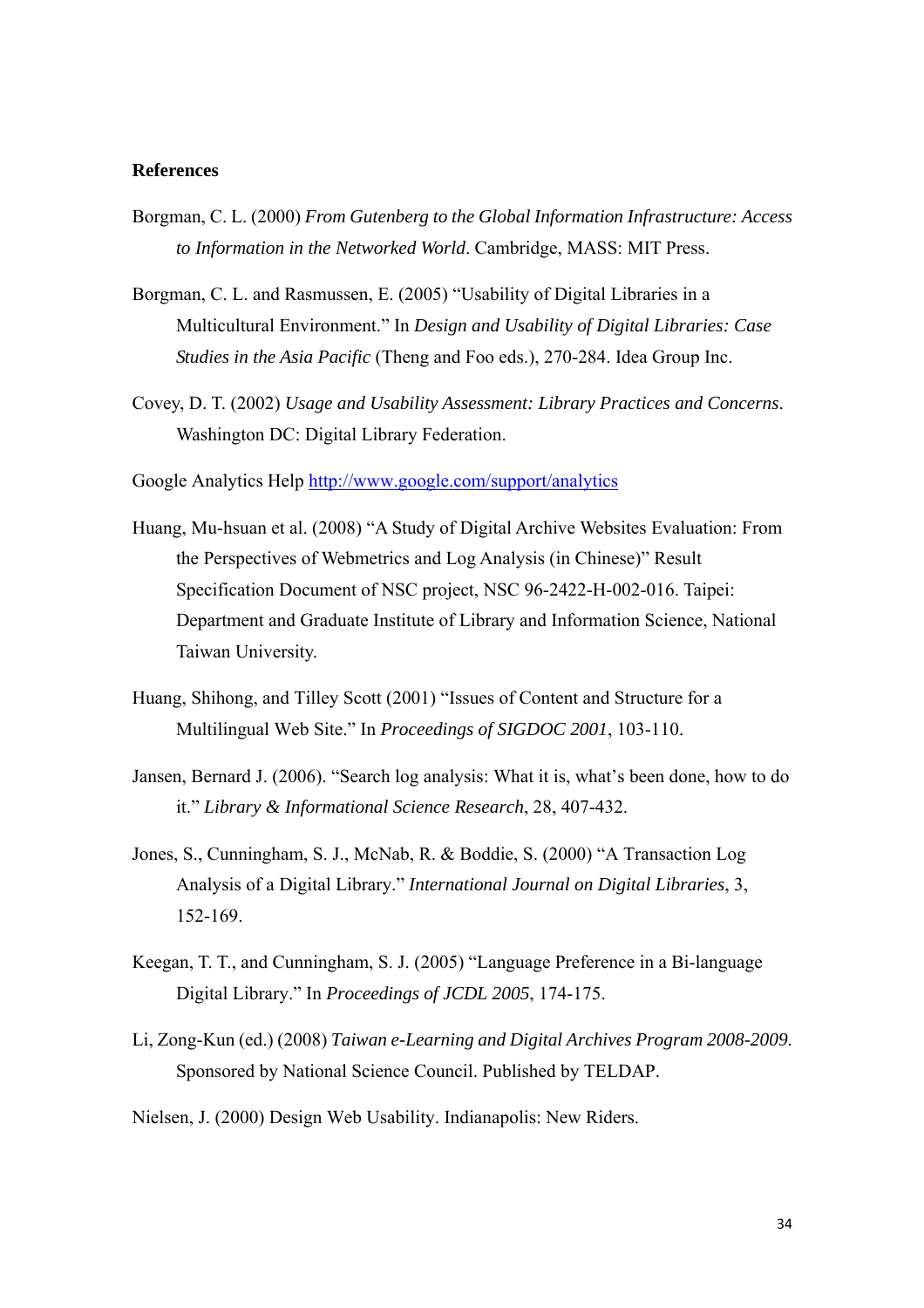Qiu, Junping (ed.) (2007). *Informetrics* (in Chinese)。Hubei: Wuhan Publisher.

- Sun, Huatong (2001) "Building a Culturally-Competent Corporate Web Site: An Exploratory Study of Cultureal Markers in Multilingual Web Design." In *Proceedings of SIGDOC 2001*, 21-24.
- Tedd, L. A. and Large, A. (2005) *Digital Libraries: Principles and Practices in a Global Environment*, München: K‧G‧Saur Verlag.